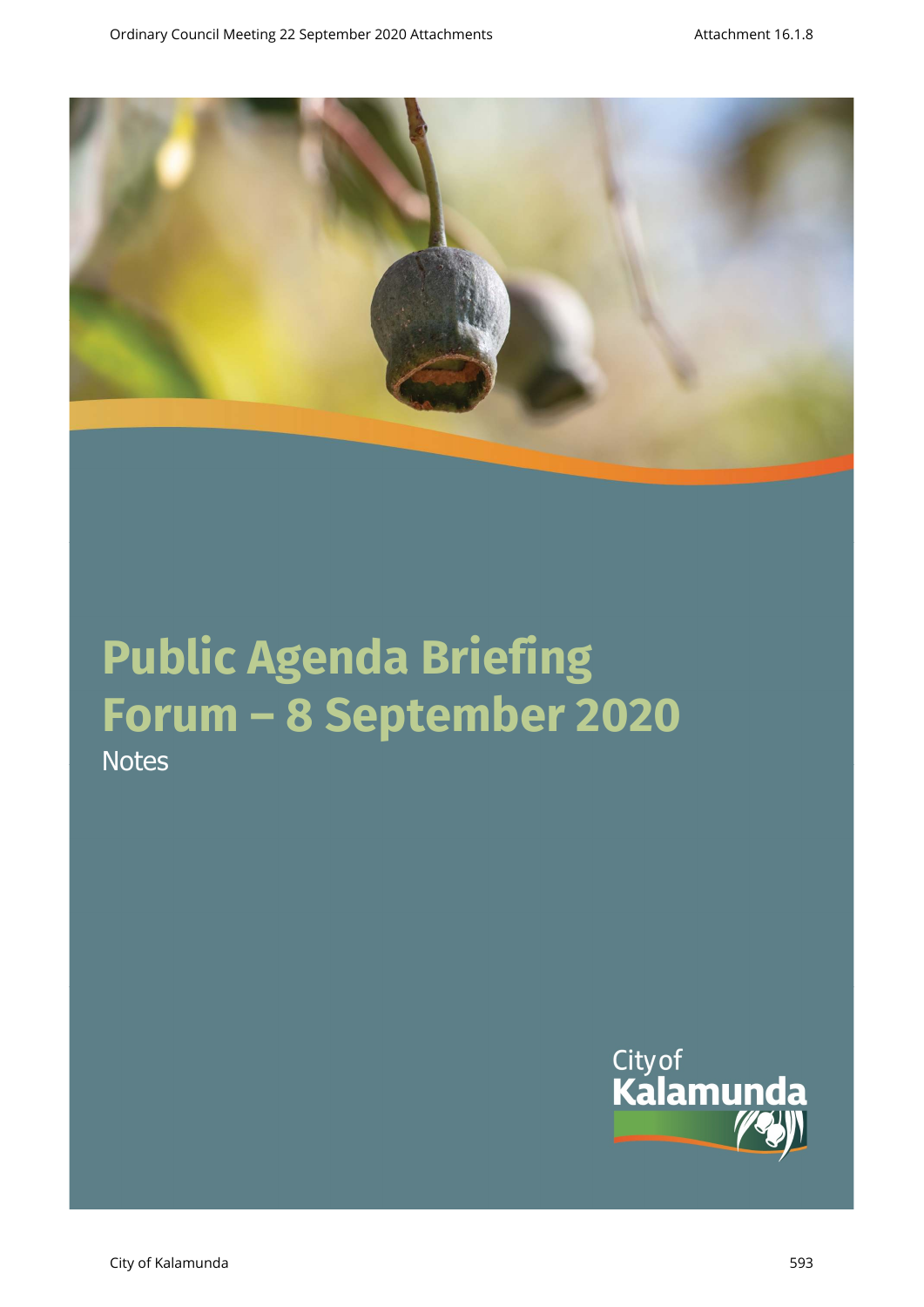# **INDEX**

| 1. |                                                                                     |  |
|----|-------------------------------------------------------------------------------------|--|
| 2. |                                                                                     |  |
| 3. |                                                                                     |  |
| 4. |                                                                                     |  |
| 5. |                                                                                     |  |
| 6. |                                                                                     |  |
| 7. |                                                                                     |  |
| 8. |                                                                                     |  |
| 9. |                                                                                     |  |
|    |                                                                                     |  |
|    |                                                                                     |  |
|    | 10.1.1. Draft Local Planning Policy 29 - Unhosted Holiday Houses Adoption for Final |  |
|    |                                                                                     |  |
|    |                                                                                     |  |
|    |                                                                                     |  |
|    |                                                                                     |  |
|    |                                                                                     |  |
|    |                                                                                     |  |
|    |                                                                                     |  |
|    |                                                                                     |  |
|    |                                                                                     |  |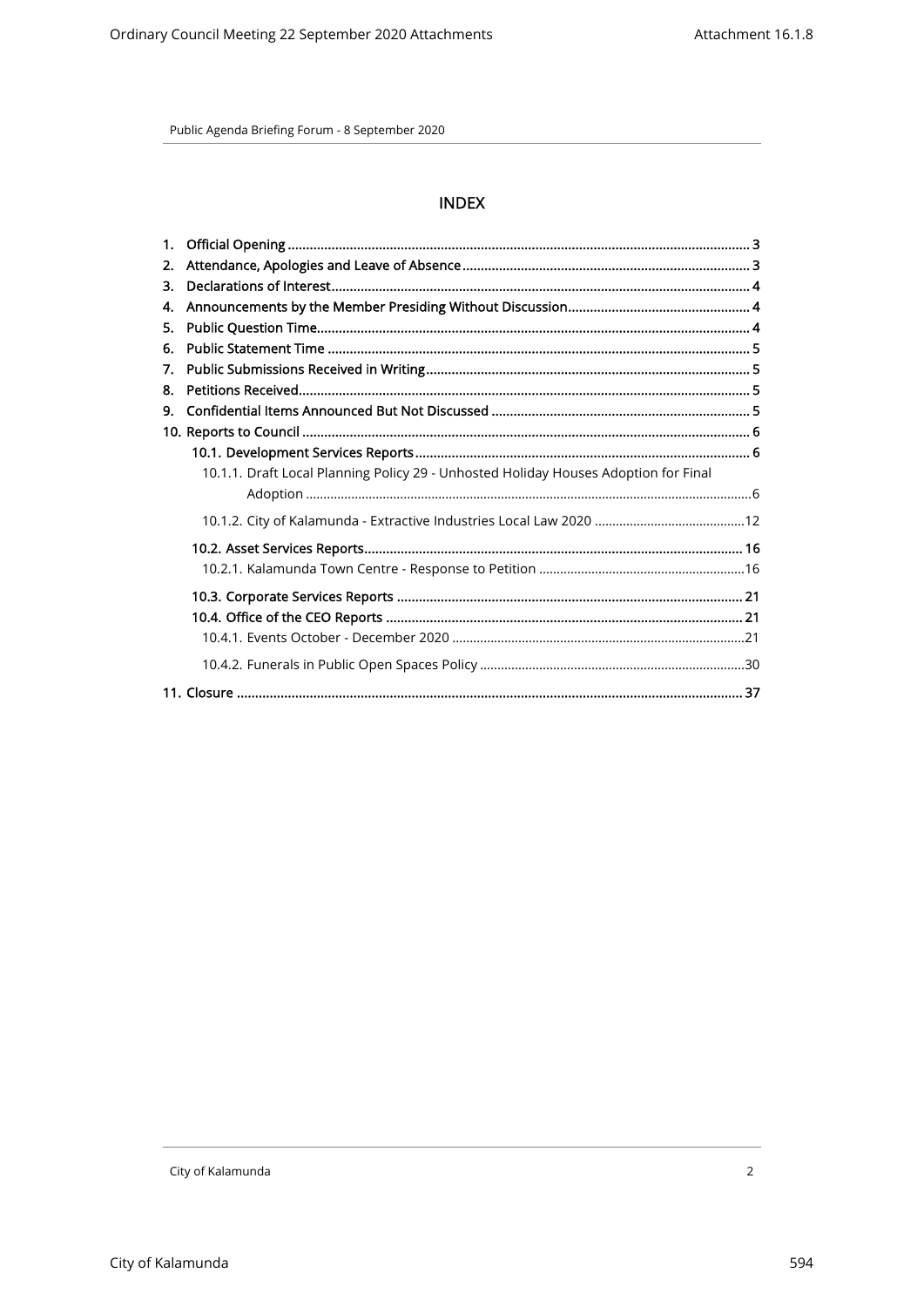# 1. Official Opening

The Presiding Member opened the meeting at 6:28pm and welcomed Councillors, Staff and Members of the Public Gallery. The Presiding Member also acknowledged the Traditional Owners of the land on which we meet the Whadjuk Noongar people.

## 2. Attendance, Apologies and Leave of Absence

Councillors South East Ward John Giardina Janelle Sewell Geoff Stallard South West Ward Lesley Boyd Mary Cannon Brooke O'Donnell North West Ward Sue Bilich (arrived at 6:48pm) Lisa Cooper Dylan O'Connor North Ward Kathy Ritchie

Margaret Thomas JP (Mayor) Presiding Member

# Members of Staff

Chief Executive Officer Gary Ticehurst – Acting CEO Executive Team Brett Jackson - Director Asset Services Peter Varelis - Director Development Services Management Team Andrew Fowler-Tutt – Manager Approval Services Doug Bartlett – Manager Asset Planning Nicole O'Neill - Manager Customer & Public Relations Administration Support Darrell Forrest - Governance Advisor Donna McPherson - Executive Assistant to the CEO Adam Parker - IT Support

Members of the Public 2

Members of the Press Nil.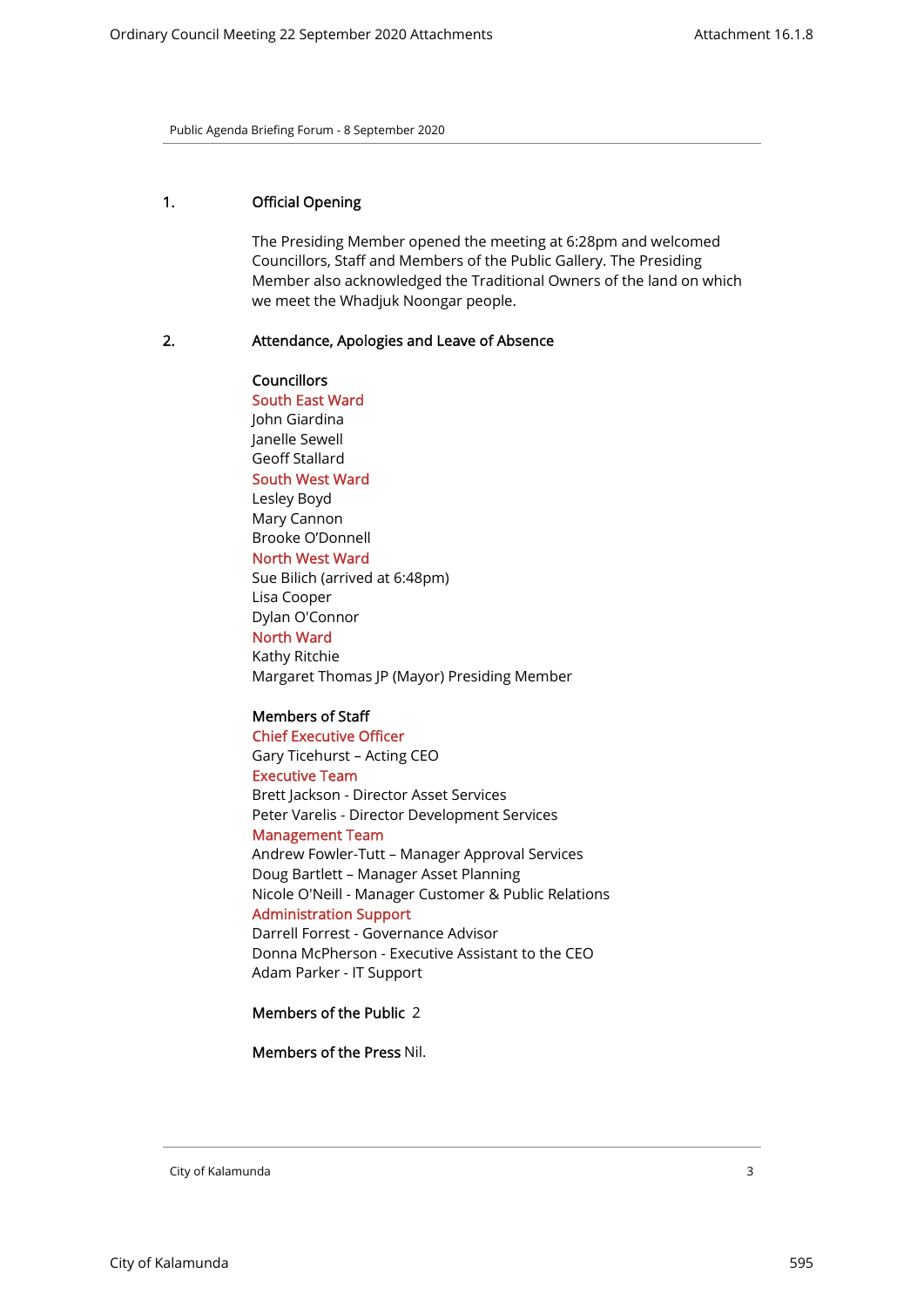| Apologies |
|-----------|
|           |

Councillor Cameron Blair Rhonda Hardy

Leave of Absence Previously Approved Nil.

#### 3.1. Disclosure of Financial and Proximity Interests

- a. Members must disclose the nature of their interest in matter to be discussed at the meeting. (Section 5.56 of the Local Government Act 1995.)
- b. Employees must disclose the nature of their interest in reports or advice when giving the report or advice to the meeting. (Section 5.70 of the Local Government Act 1995.)
- 3.1.1 Nil.

## 3.2. Disclosure of Interest Affecting Impartiality

- a. Members and staff must disclose their interest in matters to be discussed at the meeting in respect of which the member or employee had given or will give advice.
- 3.2.1 Nil.

## 4. Announcements by the Member Presiding Without Discussion

4.1 Nil.

## 5. Public Question Time

Public question time will be allocated a maximum of 10 minutes and will be limited to two (2) minutes per member of the public, with a limit of two (2) verbal questions per member of the public.

Statements are not to precede the asking of a question during public question time. Statements should be made during public submissions.

For the purposes of Minuting, these questions and answers will be summarised.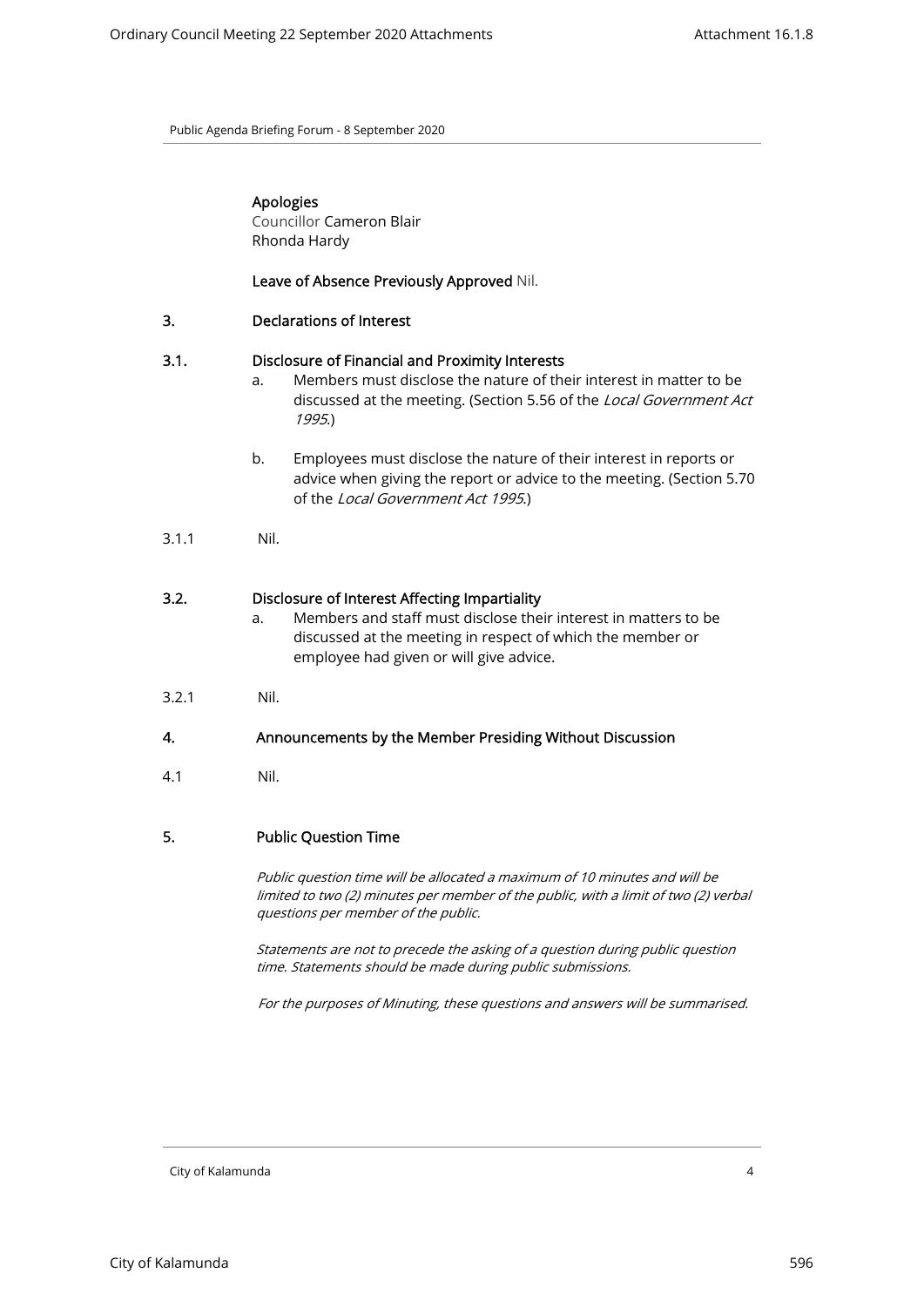# 6. Public Statement Time

A period of maximum 10 minutes is provided to allow public statements from the gallery on matters relating to a matter contained on the agenda or the functions of Council. Public Statement Time will be limited to two (2) minutes per member of the public.

Public Statement Time is declared closed following the 10 minute allocated time period, or earlier if there are no further statements.

For the purposes of Minuting, these statements will be summarised.

- 7.1 Nil.
- 8. Petitions Received
- 8.1 Nil.
- 9. Confidential Items Announced but Not Discussed
- 9.1 Nil.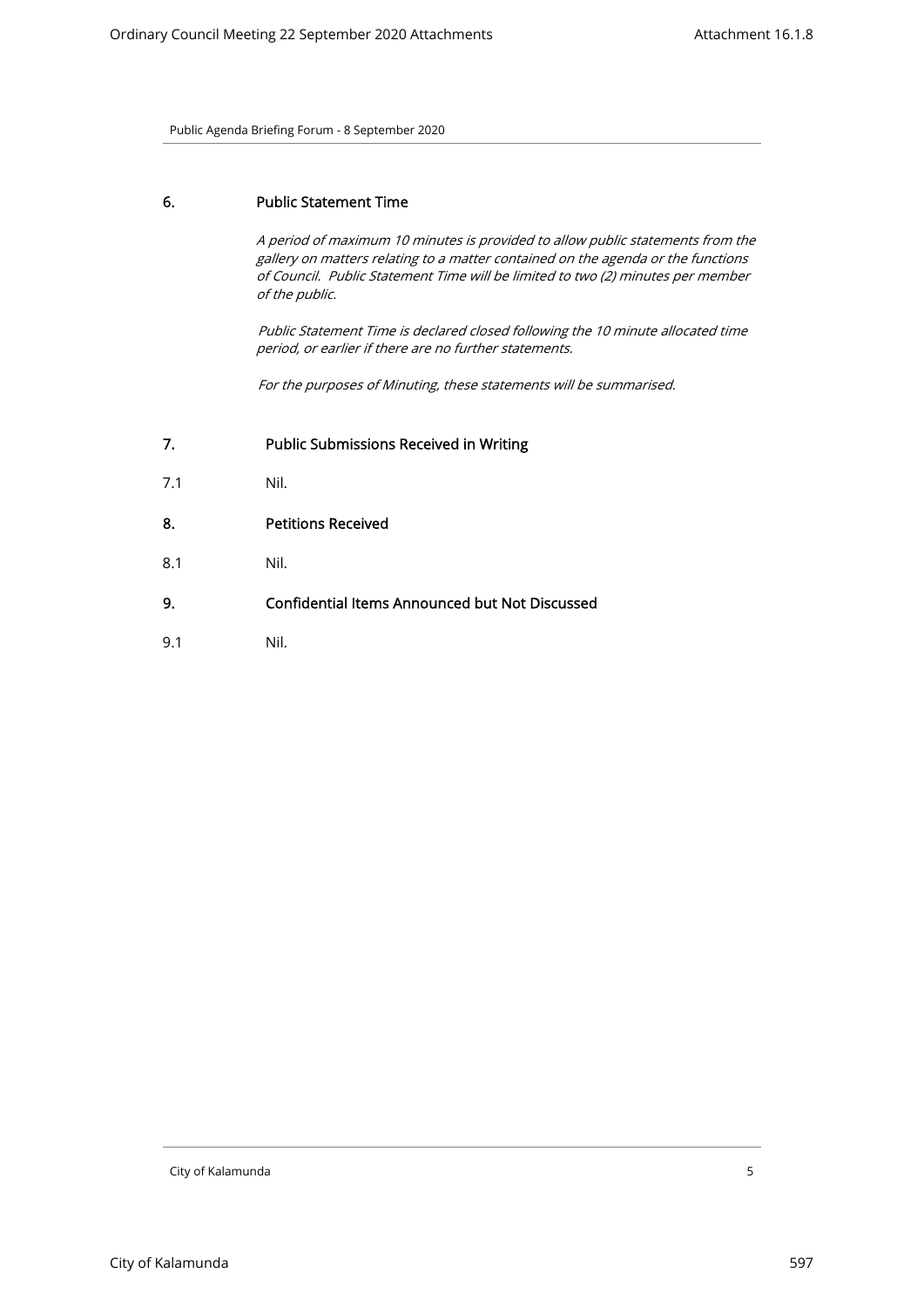# 10. Reports to Council

# 10.1. Development Services Reports

# 10.1.1. Draft Local Planning Policy 29 - Unhosted Holiday Houses Adoption for Final Adoption

#### Declaration of financial / conflict of interests to be recorded prior to dealing with each item.

The Manager Approval Services provided a presentation on this item. Councillors sought clarification and queried various aspects of the Draft Policy.

Mr Trevor Cunningham provided a deputation to Council. Mr Cunningham is not in support of the recommendation.

|                | Previous Items<br>Directorate<br><b>Business Unit</b><br>File Reference<br>Applicant | 3.009297<br>N/A | OCM 60/2020<br>Development Services<br><b>Approval Services</b>                                                                                                                                                                                                                      |
|----------------|--------------------------------------------------------------------------------------|-----------------|--------------------------------------------------------------------------------------------------------------------------------------------------------------------------------------------------------------------------------------------------------------------------------------|
|                | Owner                                                                                | N/A             |                                                                                                                                                                                                                                                                                      |
|                | Attachments                                                                          | 1.<br>2.<br>3.  | Draft Local Planning Policy 29 Unhosted Holiday<br>Houses [10.1.1.1 - 3 pages]<br>Submission - Draft Local Planning Policy 29 -<br>Unhosted Holiday Houses [10.1.1.2 - 2 pages]<br>Late Submission - Draft Local Planning Policy 29 -<br>Unhosted Holiday Houses [10.1.1.3 - 1 page] |
| TYPE OF REPORT |                                                                                      |                 |                                                                                                                                                                                                                                                                                      |

# TYPE OF REPO

|   | Advocacy    | When Council is advocating on behalf of the community to<br>another level of government/body/agency                                                                                                                                                                                                                                                                                                                                 |
|---|-------------|-------------------------------------------------------------------------------------------------------------------------------------------------------------------------------------------------------------------------------------------------------------------------------------------------------------------------------------------------------------------------------------------------------------------------------------|
|   | Executive   | When Council is undertaking is substantive role of direction<br>setting and oversight (eg accepting tenders, adopting plans<br>and budgets                                                                                                                                                                                                                                                                                          |
|   | Information | For Council to note                                                                                                                                                                                                                                                                                                                                                                                                                 |
| ☑ | Legislative | Includes adopting Local Laws, Town Planning Schemes and<br>Policies. When Council determines a matter that directly<br>impacts a person's rights and interests where the principles of<br>natural justice apply. Examples include town planning<br>applications, building licences, other permits or licences<br>issued under other Legislation or matters that could be<br>subject to appeal to the State Administrative Tribunal. |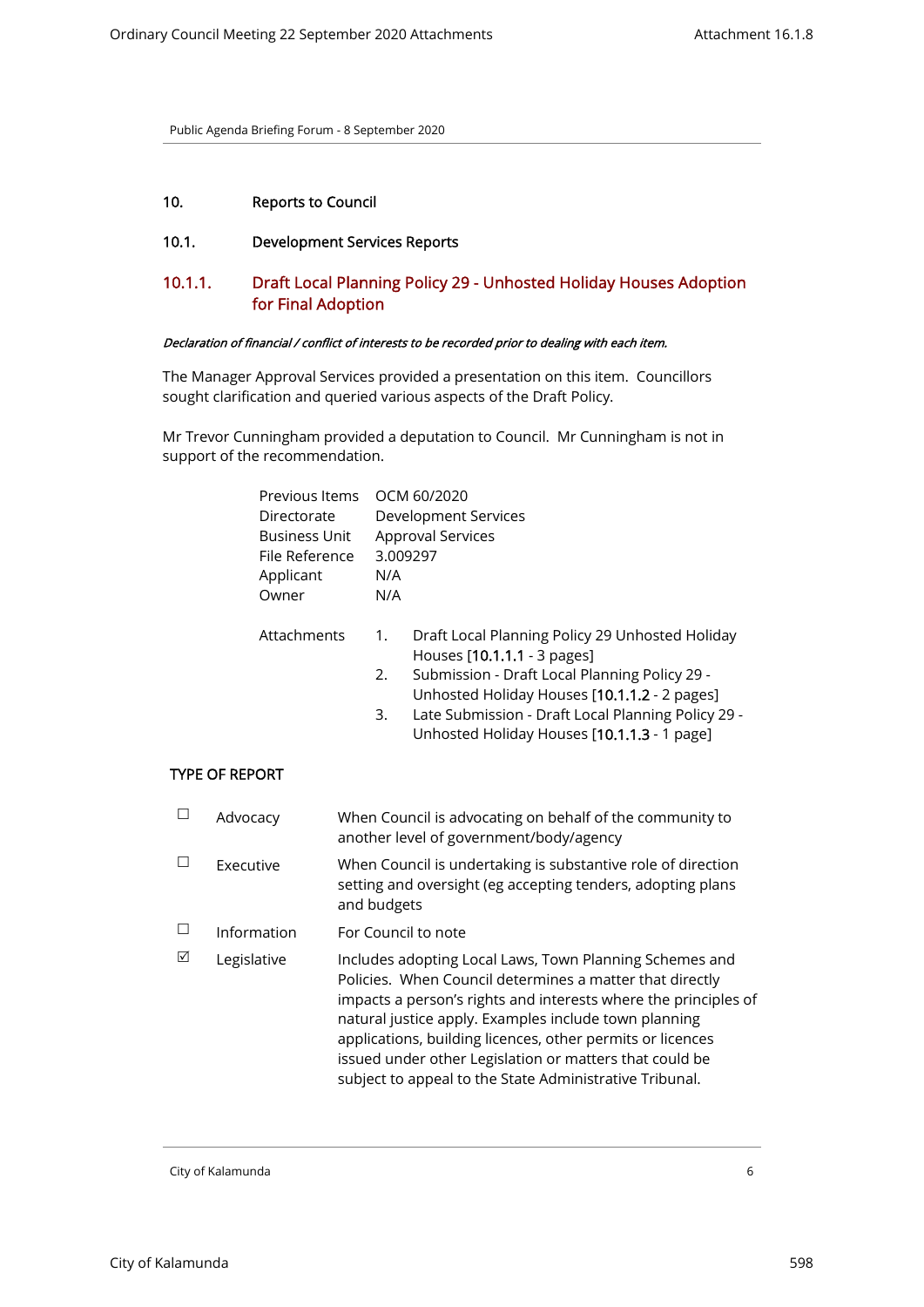## STRATEGIC PLANNING ALIGNMENT

Kalamunda Advancing Strategic Community Plan to 2027

## Priority 3: Kalamunda Develops

Objective 3.3 - To develop and enhance the City's economy. **Strategy 3.3.1** - Facilitate and support the success and growth of industry and businesses.

## Priority 3: Kalamunda Develops

Objective 3.4 - To be recognised as a preferred tourism destination. Strategy 3.4.1 - Facilitate, support and promote, activities and places to visit.

## EXECUTIVE SUMMARY

- 1. The purpose of this report is for Council to consider the adoption of draft Local Planning Policy 29 – Un-hosted Holiday Houses (LPP29) for final approval (Attachment 1).
- 2. LPP29 will ensure un-hosted Holiday Houses are determined in a manner that maintains the amenity and character of the area while providing an opportunity for landowners to use residential properties for short-term accommodation.
- 3. It is recommended Council adopt LPP29 for final adoption.

# **BACKGROUND**

- 4. The City of Kalamunda (the City) periodically reviews, revokes, and adds new policies to provide a level of consistency and transparency in decisionmaking and to ensure Council has a clear policy position regarding various planning matters.
- 5. The City has seen a recent increase in applications for un-hosted Holiday Houses, which warrants consideration of a policy to guide the use of delegation and set expectations for the community.

## DETAILS AND ANALYSIS

- 6. The objectives of this Policy are to:
	- a) Ensure un-hosted Holiday Houses maintain the amenity and character of the areas where they are proposed
	- b) Ensure operators of un-hosted Holiday Houses can effectively manage the impact of short-term accommodation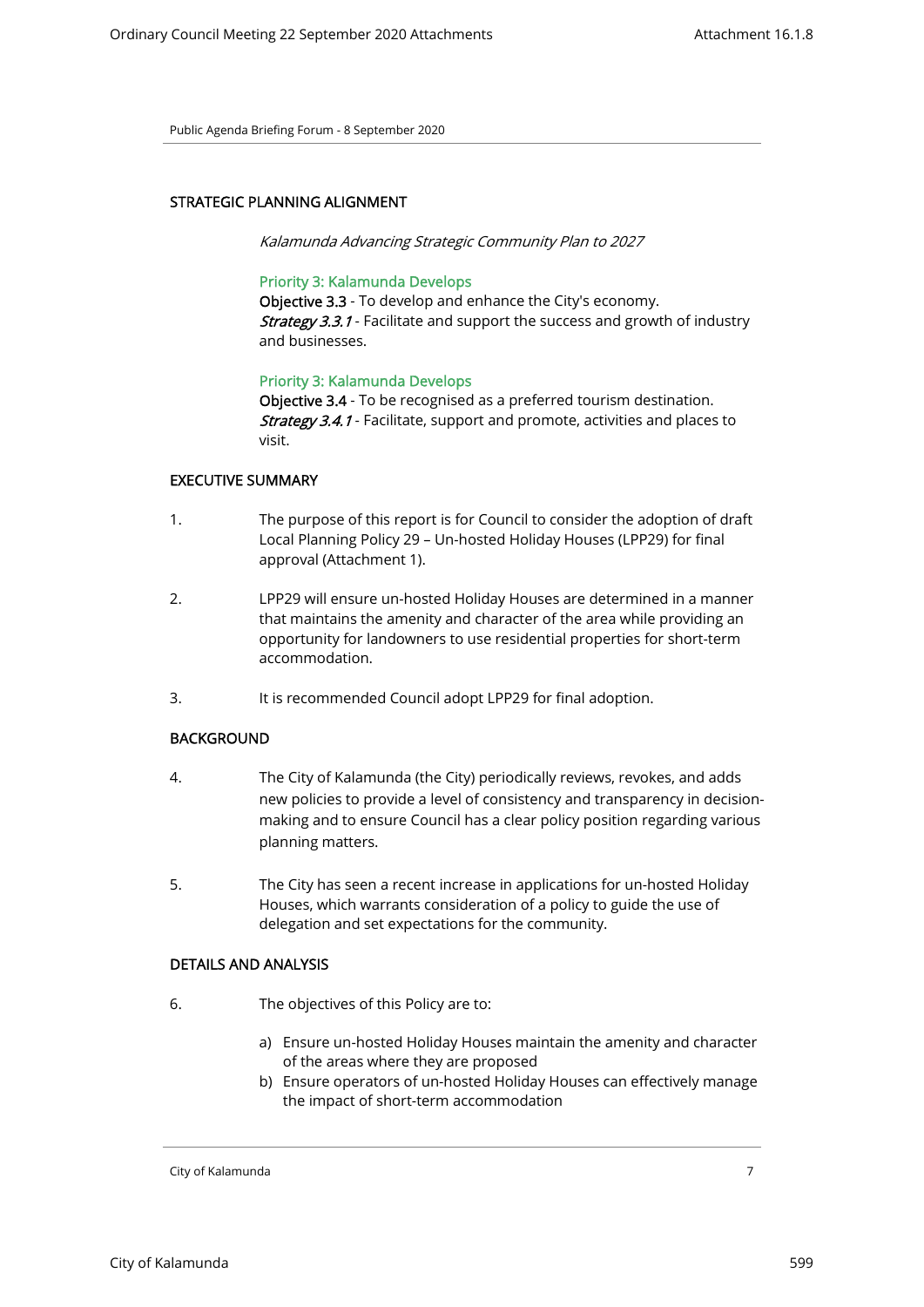- c) Ensure un-hosted Holiday Houses are effectively serviced in areas where reticulated sewer connection is not available
- d) Streamline the assessment process for un-hosted Holiday Houses
- 7. The Policy states the following matters should be given due regard when considering applications for un-hosted Holiday Homes:
	- a) Existing Amenity
	- b) Operational Management Plans

# Additional Information

- 8. The matters to be given due regard reflect concerns raised during the consultation process for existing applications for un-hosted Holiday Houses.
- 9. The Policy has been drafted to provide consistency with the approach taken by many local governments to provide a policy framework for assessing un-hosted holiday houses in the Perth Metropolitan Region. It is also noted that the State Government has recently announced its intention to regulate short term accommodation such as Airbnb across the State.
- 10. The Policy will ensure un-hosted Holiday Houses are determined in a manner that maintains the amenity and character of the area while providing an opportunity for landowners to use residential properties for short-term accommodation.

# APPLICABLE LAW

- 11. Planning and Development (Local Planning Schemes) Regulations 2015
	- a) Schedule 2, Part 2 Clause 4(3) review submissions and resolve to proceed with/without modifications or not proceed with the local planning policy
	- b) Schedule 2, Part 2 Clause 4(4) local government to publish the local planning policy in the local newspaper
	- c) Schedule 2, Part 2 Clause 4(5) the local planning has effect on publication
	- d) Schedule 2, Part 2 Clause 4(6) the City to make a copy of the local planning policy available to the public

## APPLICABLE POLICY

12. Nil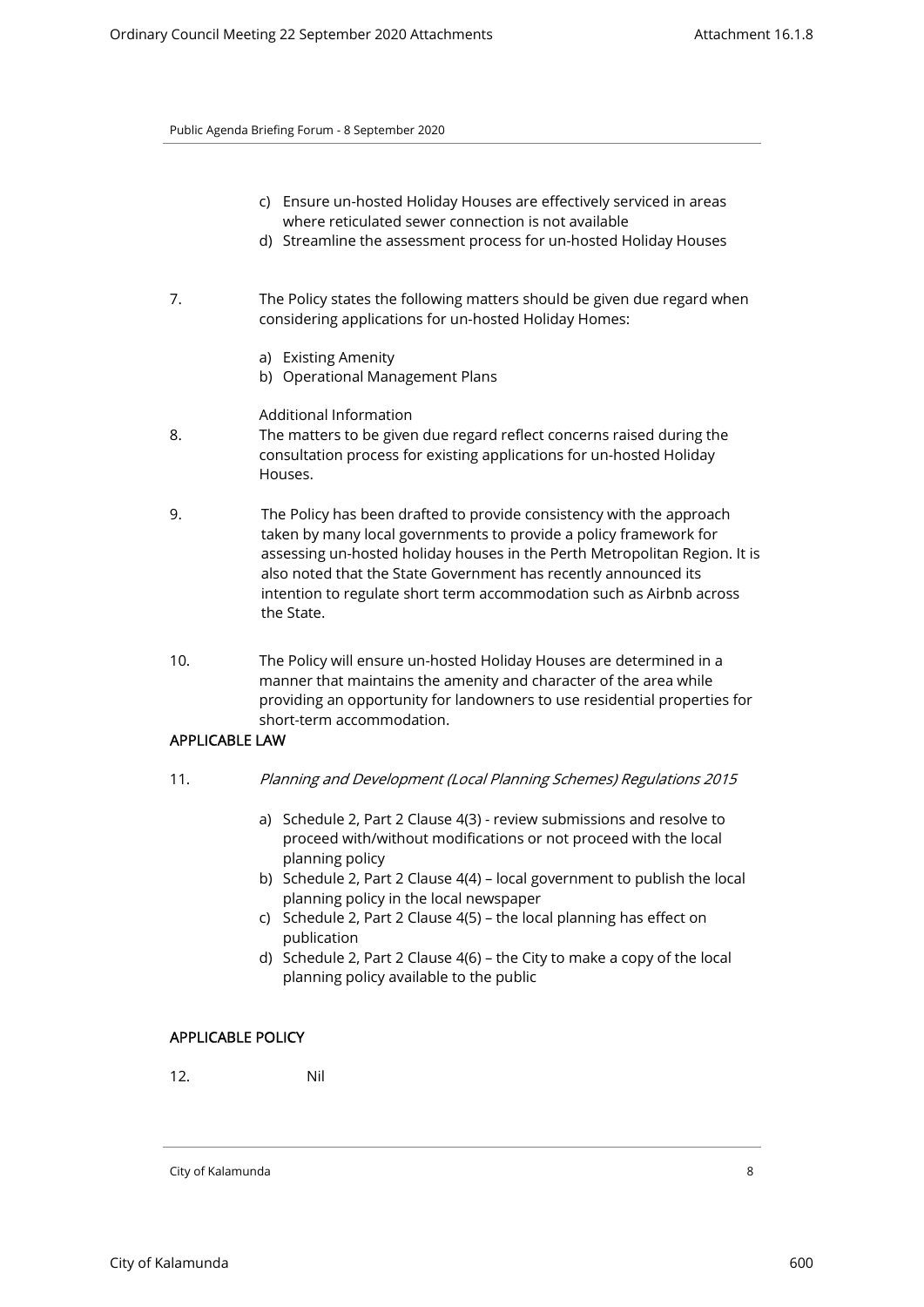## STAKEHOLDER ENGAGEMENT

- 13. The draft LPP29 was advertised in accordance with Local Planning Policy 11 - Public Notification of Planning Proposals for a period of 21 days, which is consistent with the period specified in Schedule 2, Part 2 Clause 4 (2) of the Regulations.
- 14. During the consultation period, one submission was received from the community (attachment 2). The submission is supportive that the City of Kalamunda is considering implementing a policy to control un-hosted Holiday Houses in the City of Kalamunda and comments on the following concerns that she should like to see addressed by the policy:
	- a) Management of keys to prevent parties;
	- b) Guests leaving shopping trolleys on the verge;
	- c) Increased traffic and parking;
	- d) Increased noise from holiday maker enjoying the evenings;
	- e) Overcrowding; and
	- f) When guests own prime movers and start them very early in the morning.
- 15. LPP 29 proposes to manage the aforementioned through the strong objectives of the policy and the requirement for applicants to submit an operational management plan which addresses the above listed major concerns of noise, preventing events, overcrowding, parking and traffic.
- 16. Following the closure of the advertising period, a second submission was received from the community (attachment 3). This submission was not supportive that the City of Kalamunda is considering implementing a policy to control un-hosted Holiday Houses in the City of Kalamunda. The following concerns were included within the submission:
	- a) The impact of un-hosted holiday houses on residential amenity;
	- b) Monitoring of compliance falls to the neighbouring properties;
	- c) Antisocial behaviour; and
	- d) Policy is weighted to promote additional tourism at a cost to existing residents amenity.
- 17. These concerns are consistent with those received during the neighbour consultation periods of each development application received for an unhosted holiday house and were the basis of the development of LPP29.

## FINANCIAL CONSIDERATIONS

17. All costs incurred during the advertising of the Policy will be met through the Approval Services budget.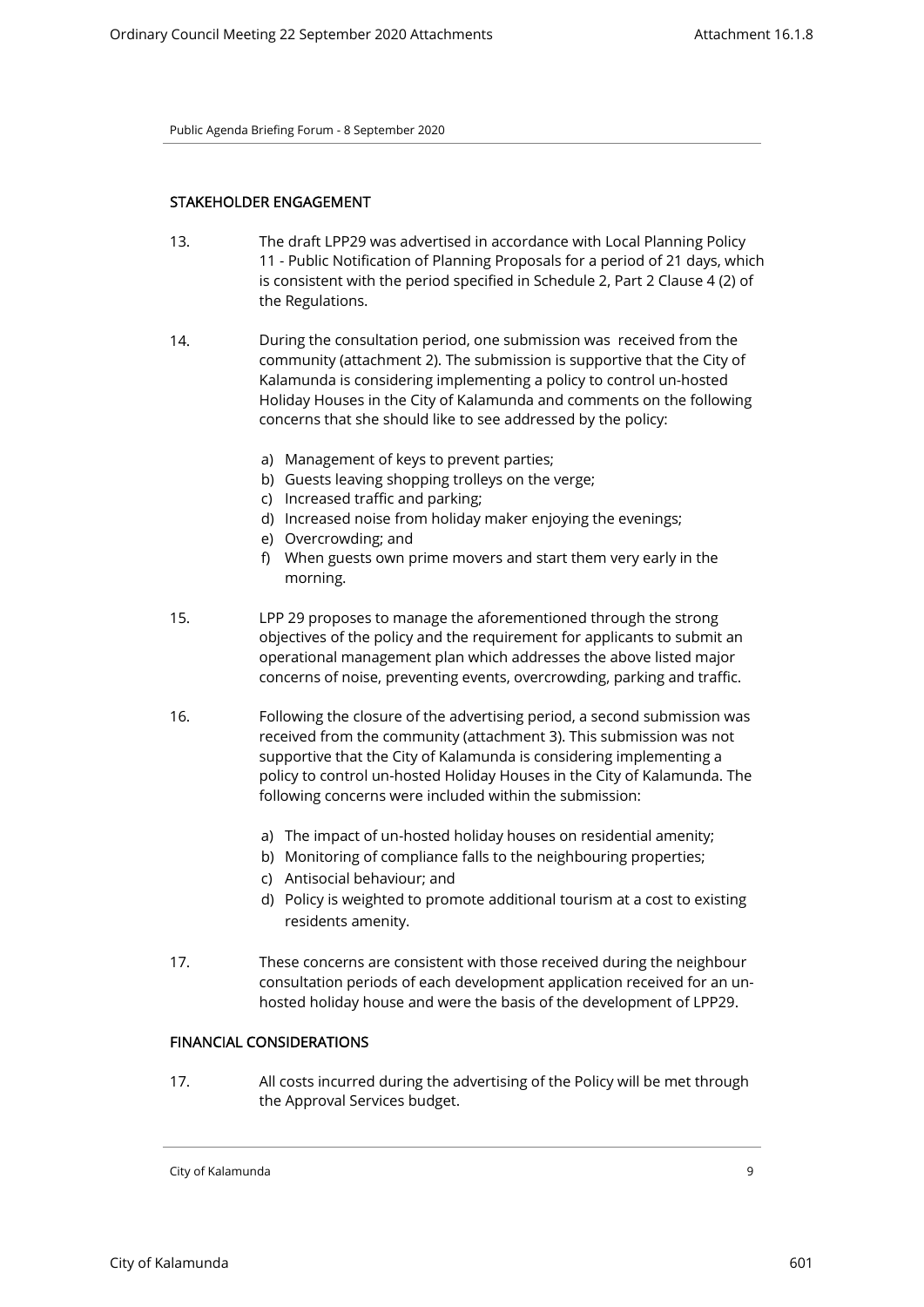## **SUSTAINABILITY**

#### Social Implications

18. If the Policy is adopted, the City and Council will be provided with guidance in the assessment and determination of un-hosted Holiday House proposals to ensure the amenity and character of the area are maintained.

# Economic Implications

19. The use of residential properties for un-hosted Holiday Houses, provides landowners with an opportunity to diversify their income base and more broadly supports the tourism industry.

# Environmental Implications

20. Nil

## RISK MANAGEMENT

21. **Risk:** Un-hosted Holiday Houses may impact on the residential amenity of the area. Consequence | Likelihood | Rating Moderate Possible Medium

> Action/Strategy Ensure assessment against the relevant criteria of the policy.

22. **Risk:** The Policy is not adopted resulting in inconsistent application of planning principles and decisions.

| Consequence                                                                                                                                  | Likelihood | Rating |  |  |
|----------------------------------------------------------------------------------------------------------------------------------------------|------------|--------|--|--|
| Unlikely<br>Moderate                                                                                                                         |            | Low    |  |  |
| <b>Action/Strategy</b>                                                                                                                       |            |        |  |  |
| Ensure Council is aware of the importance of having sound and robust<br>planning policies to support the Scheme when assessing applications. |            |        |  |  |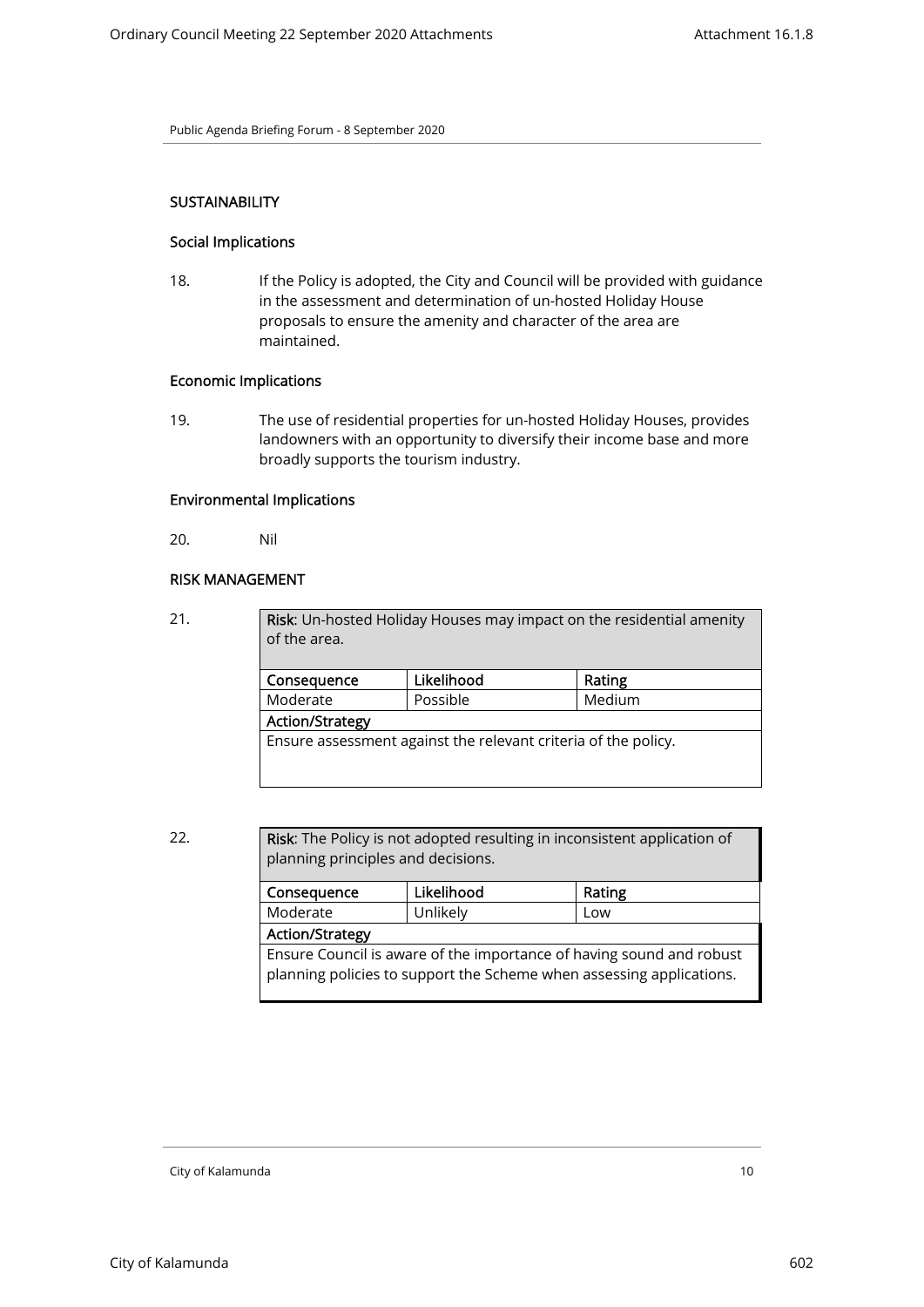# **CONCLUSION**

23. It is recommended that Council adopt Local Planning Policy 29 – un-hosted Holiday Houses for final adoption.

# Voting Requirements: Simple Majority

## RECOMMENDATION

That Council ADOPTS the proposed Local Planning Policy 29 as outlined in Attachment 1, pursuant to Schedule 2, Part 2, Clause 4(3)(b)(i) and Clause 4(4) of the Planning and Development (Local Planning Schemes) Regulations 2015.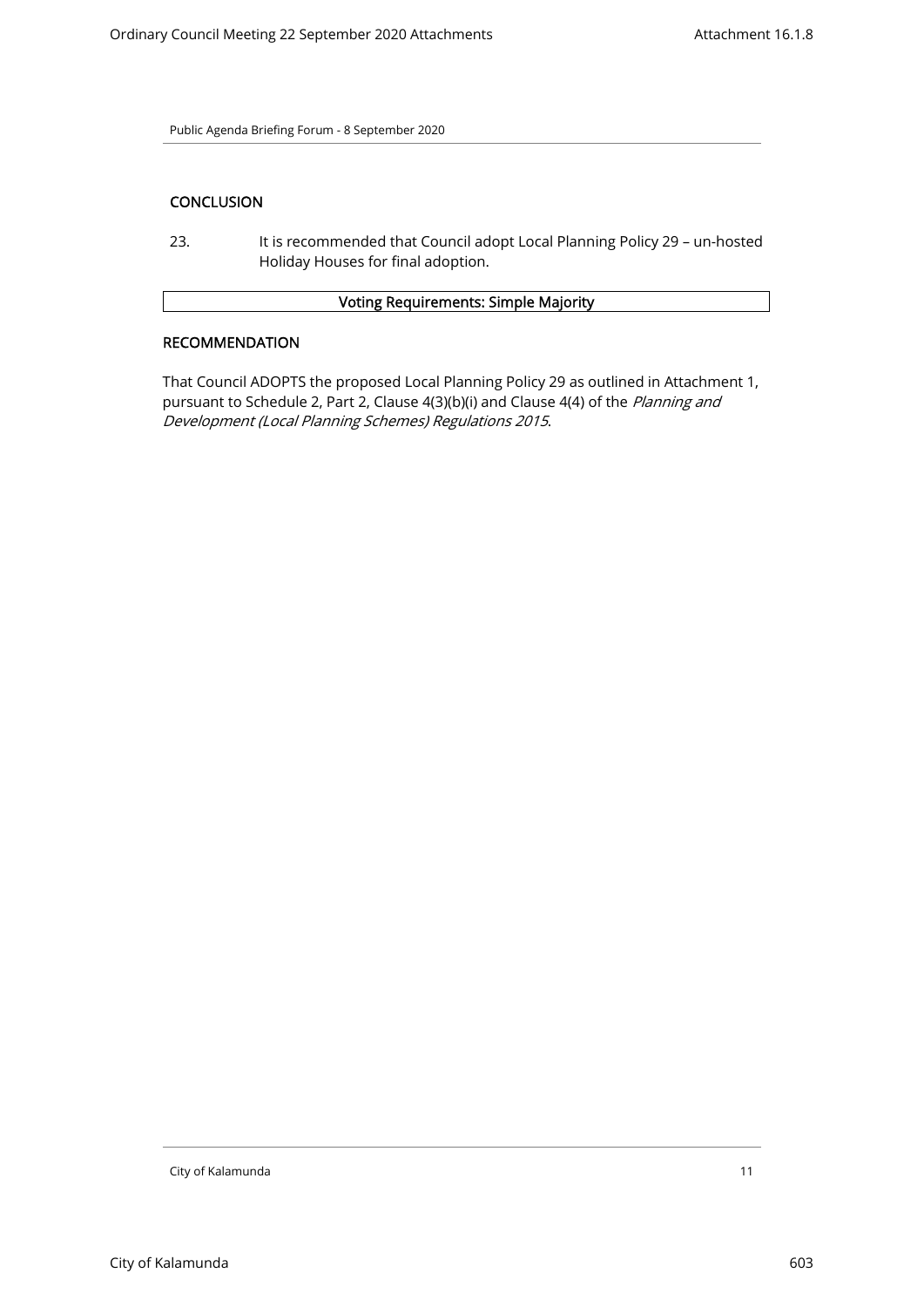# 10.1.2. City of Kalamunda - Extractive Industries Local Law 2020

## Declaration of financial / conflict of interests to be recorded prior to dealing with each item.

The Director Development Services provided a presentation on this item. Councillors sought clarification and queried various aspects of the Local Law.

| Previous             | N/a |                                                     |
|----------------------|-----|-----------------------------------------------------|
| Items                |     |                                                     |
| Directorate          |     | Development Services/Chief Executives Office        |
| <b>Business Unit</b> |     | Approval Services/Governance and Legal              |
| File Reference       |     |                                                     |
| Applicant            | N/A |                                                     |
| Owner                | N/A |                                                     |
| Attachments          | 1.  | Extractive Industries Local Law 2020 [10.1.2.1 - 19 |
|                      |     | pages]                                              |

## TYPE OF REPORT

|   | Advocacy    | When Council is advocating on behalf of the community to<br>another level of government/body/agency                                                                                                                                                                                                                                                                                                                                |
|---|-------------|------------------------------------------------------------------------------------------------------------------------------------------------------------------------------------------------------------------------------------------------------------------------------------------------------------------------------------------------------------------------------------------------------------------------------------|
|   | Executive   | When Council is undertaking is substantive role of direction<br>setting and oversight (eg accepting tenders, adopting plans<br>and budgets                                                                                                                                                                                                                                                                                         |
|   | Information | For Council to note                                                                                                                                                                                                                                                                                                                                                                                                                |
| ⊠ | Legislative | Includes adopting Local Laws, Town Planning Schemes and<br>Policies. When Council determines a matter that directly<br>impacts a person's rights and interests where the principles of<br>natural justice apply. Examples include town planning<br>applications, building licences, other permits or licences<br>issued under other Legislation or matters that could be<br>subject to appeal to the State Administrative Tribunal |

# STRATEGIC PLANNING ALIGNMENT

Kalamunda Advancing Strategic Community Plan to 2027

## Priority 4: Kalamunda Leads

Objective 4.1 - To provide leadership through transparent governance. Strategy 4.1.1 - Provide good governance.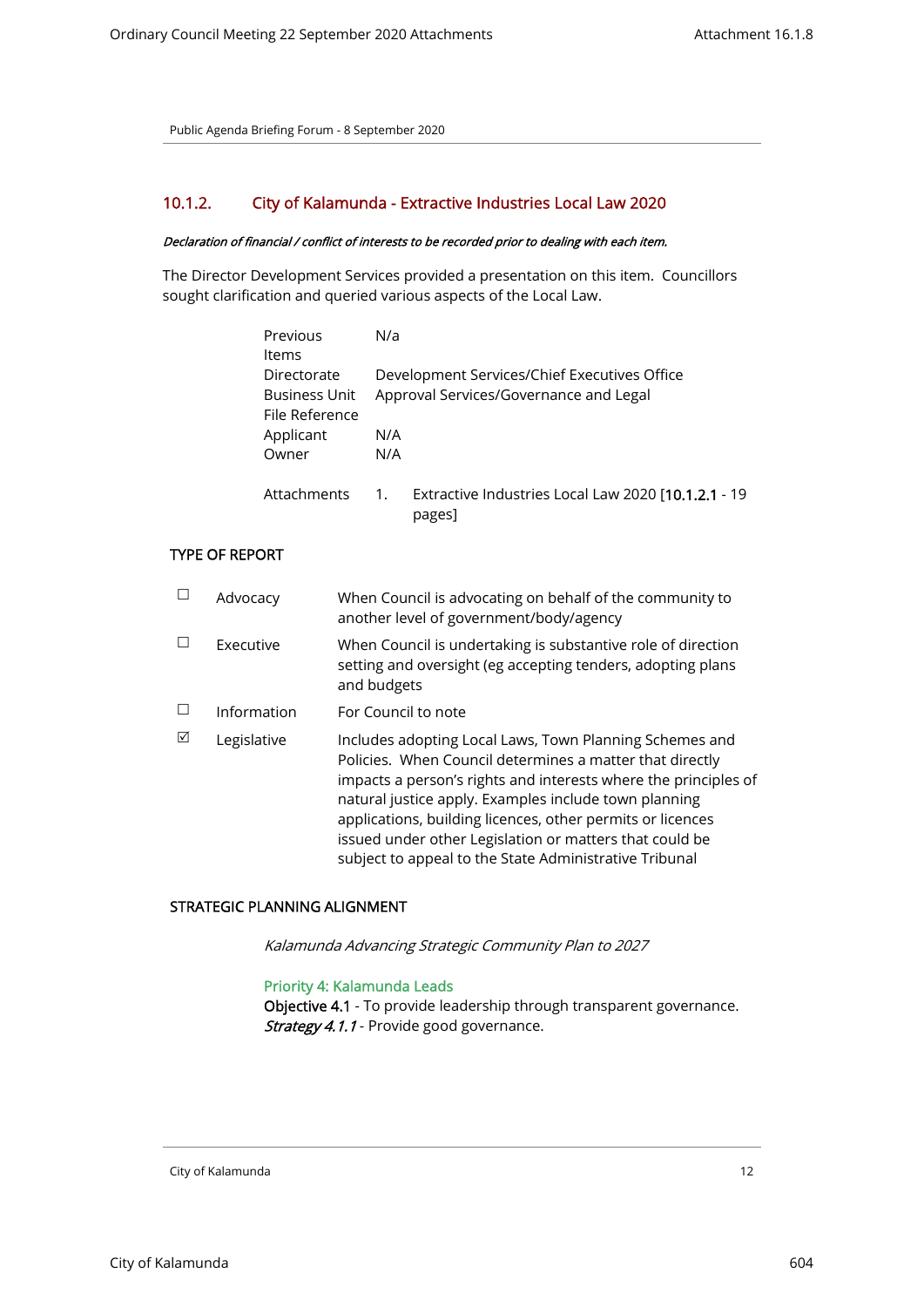# EXECUTIVE SUMMARY

- 1. The purpose of this report is for Council to consider proposed new City of Kalamunda (City) Extractive Industries Local Laws.
- 2. The provisions of the Local Government Act 1995 (the Act) require local governments to review local laws every eight (8) years. The current local laws were gazetted in 1963, with minor amendments in 1975, 1982 and 1988 and are now due for review.
- 3. It is recommended that the draft City of Kalamunda Extractive Industries Local Law 2020 be adopted for the purpose of seeking public comment.

## BACKGROUND

- 4. The review has been undertaken to ensure compliance with the requirements of Section 3.16 of the Act to review local laws every eight years.
- 5. The City's review has identified amendments to improve the local law.

# DETAILS AND ANALYSIS

- 6. The draft local law has been updated to reflect a more modern approach to current local government standards for extractive industries and to ensure all legislative and Australian Standards references are current.
- 7. Whilst the general principles of requiring a licence for an extractive industry has been retained, the requirements now meet current legislative provisions.
- 8. Environmental management requirements have been expanded and updated to meet current standards.
- 9. The other significant change is the introduction of modified penalties for breaches of the local law.

## APPLICABLE LAW

10. Local Government Act 1995, Local Planning Scheme No.3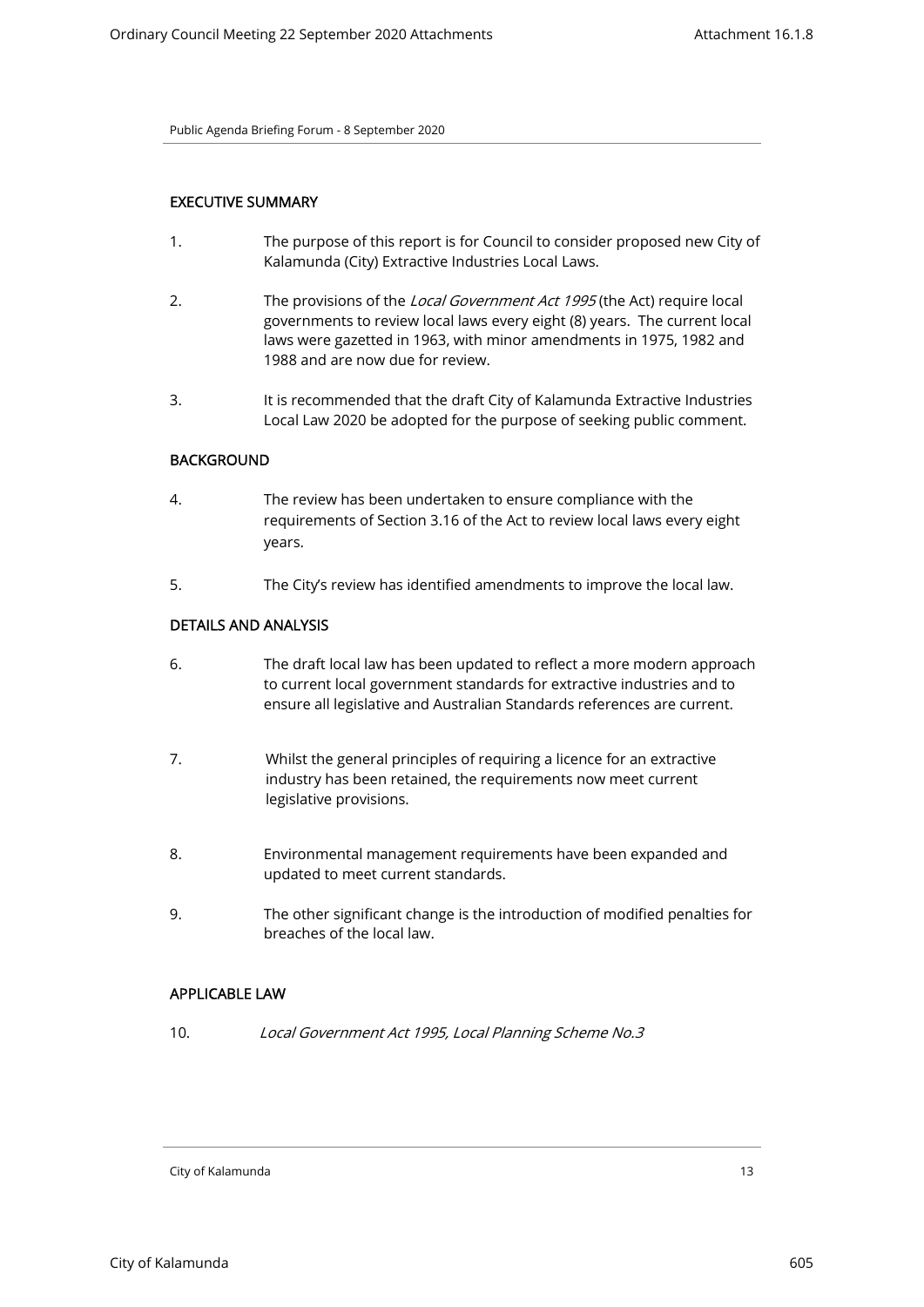# APPLICABLE POLICY

11. Nil

# STAKEHOLDER ENGAGEMENT

- 12. The proposed new local law has been considered by the relevant Business Units and endorsed.
- 13. Community consultation will be undertaken through seeking public submissions of the proposed local law as required by the Act.

## FINANCIAL CONSIDERATIONS

14. Advertising costs will be met from current operational budgets.

## **SUSTAINABILITY**

## Social Implications

15. Nil

## Economic Implications

16. Nil

## Environmental Implications

17. Environmental management requirements in the local law are designed to mitigate any impacted from extractive industry activity.

## RISK MANAGEMENT

18. **Risk:** If the proposed local law is not reviewed within the required time frames, the City may be non-compliant. Consequence | Likelihood | Rating Moderate | Unlikely | Medium Action/Strategy Ensure Council is aware that the legislation requires a review of local laws every eight years.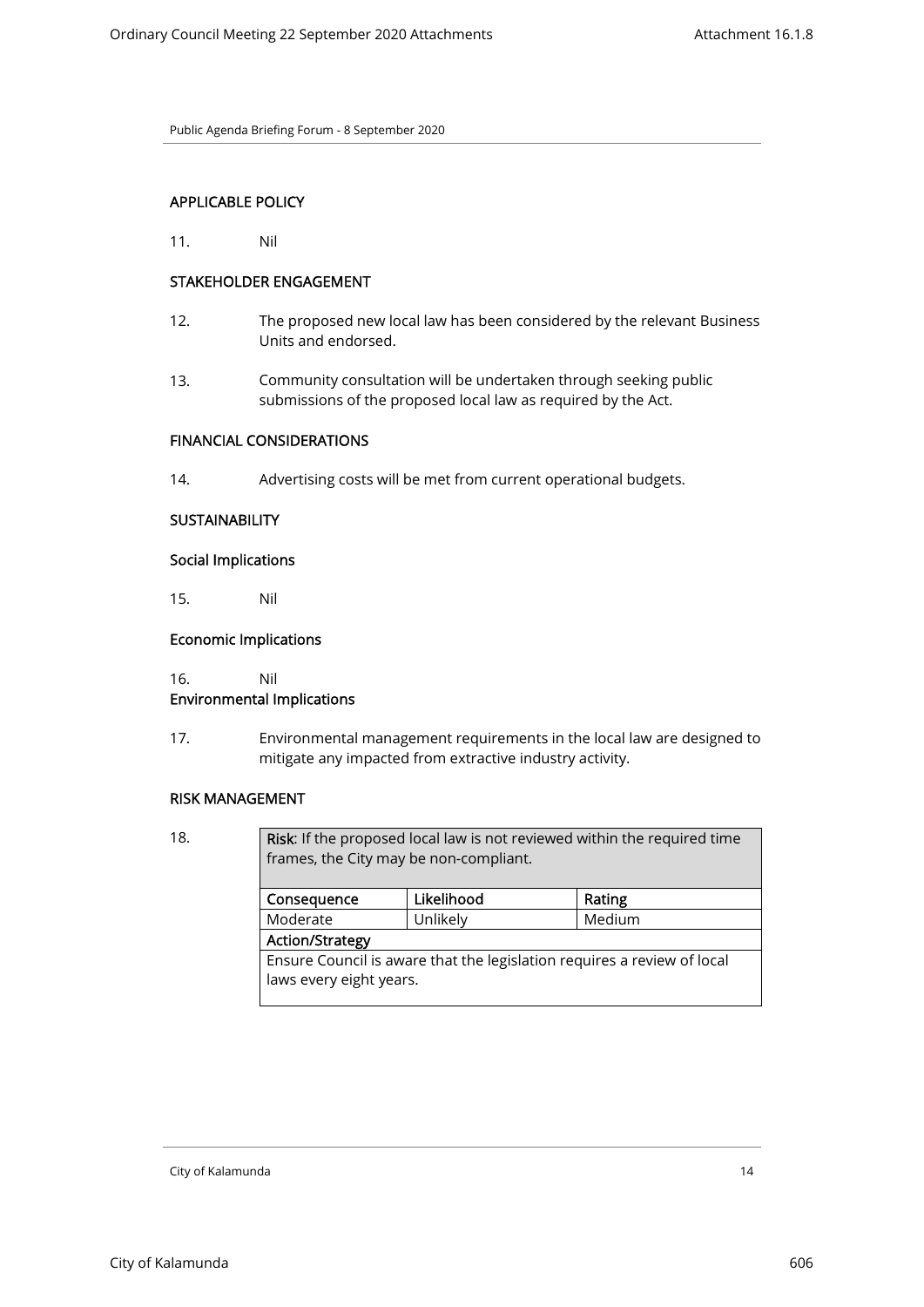# **CONCLUSION**

19. The draft local law has been updated to reflect a more modern approach and current operational requirements of the City.

## Voting Requirements: Simple Majority

# RECOMMENDATION

That Council:

- 1. GIVES local public notification that Council proposes to make a new local law, the City of Kalamunda Extractive Industries Local Law 2020 (Attachment 1).
- 2. NOTES that:
	- (a) The purpose of the proposed local law is to
		- i. prohibit the carrying on of an extractive industry unless by authority of a licence issued by the local government;
		- ii. regulate the carrying on of the extractive industry in order to minimise damage to the environment, thoroughfares and other persons health and property; and
		- iii. provide for the restoration and reinstatement of any excavation site.
	- (b) The effect of the proposed local law is to require that any person wanting to carry on an extractive industry will need to be licensed and will need to comply with the provisions of this local law.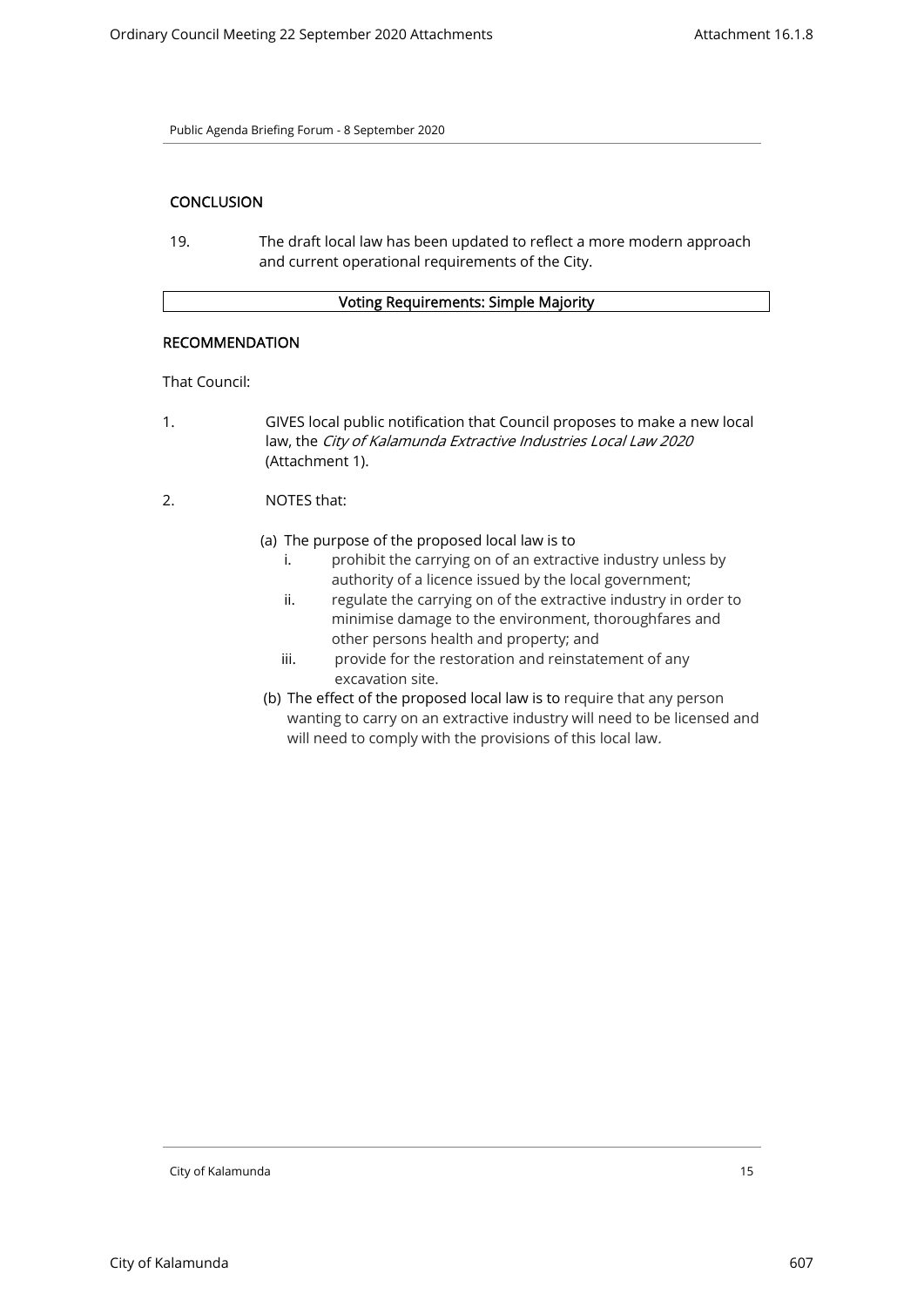# 10.2. Asset Services Reports

# 10.2.1. Kalamunda Town Centre - Response to Petition

#### Declaration of financial / conflict of interests to be recorded prior to dealing with each item.

The Manager Asset Planning provided a presentation on this item

Mr Peter Forrest made a statement in relation to this report. Councillors sought clarification from the City in relation to issues raised in Mr Forrest's statement. Clarification was provided.

The Director Asset Services advised Councillors would be provided with additional information in relation to traffic counts prior to consideration of the report at the Ordinary Council Meeting.

| Previous    |                   | OCM 94/2019                                   |
|-------------|-------------------|-----------------------------------------------|
| Items       |                   |                                               |
| Directorate |                   | <b>Asset Services</b>                         |
|             | Business Unit     | <b>Asset Planning</b>                         |
|             | File Reference    | 3.003065                                      |
| Applicant   |                   | Probus Club of Kalamunda                      |
| Owner       |                   | City of Kalamunda                             |
|             |                   |                                               |
|             | Attachments<br>1. | Kalamunda Town Centre Petition [10.2.1.1 - 24 |

## pages]

# TYPE OF REPORT

| П | Advocacy    | When Council is advocating on behalf of the community to<br>another level of government/body/agency                                                                                                                                                                                                                                                                                                                                |
|---|-------------|------------------------------------------------------------------------------------------------------------------------------------------------------------------------------------------------------------------------------------------------------------------------------------------------------------------------------------------------------------------------------------------------------------------------------------|
| П | Executive   | When Council is undertaking its substantive role of direction<br>setting and oversight (e.g. accepting tenders, adopting plans<br>and budgets                                                                                                                                                                                                                                                                                      |
| ☑ | Information | For Council to note                                                                                                                                                                                                                                                                                                                                                                                                                |
|   | Legislative | Includes adopting Local Laws, Town Planning Schemes and<br>Policies. When Council determines a matter that directly<br>impacts a person's rights and interests where the principles of<br>natural justice apply. Examples include town planning<br>applications, building licences, other permits or licences<br>issued under other Legislation or matters that could be<br>subject to appeal to the State Administrative Tribunal |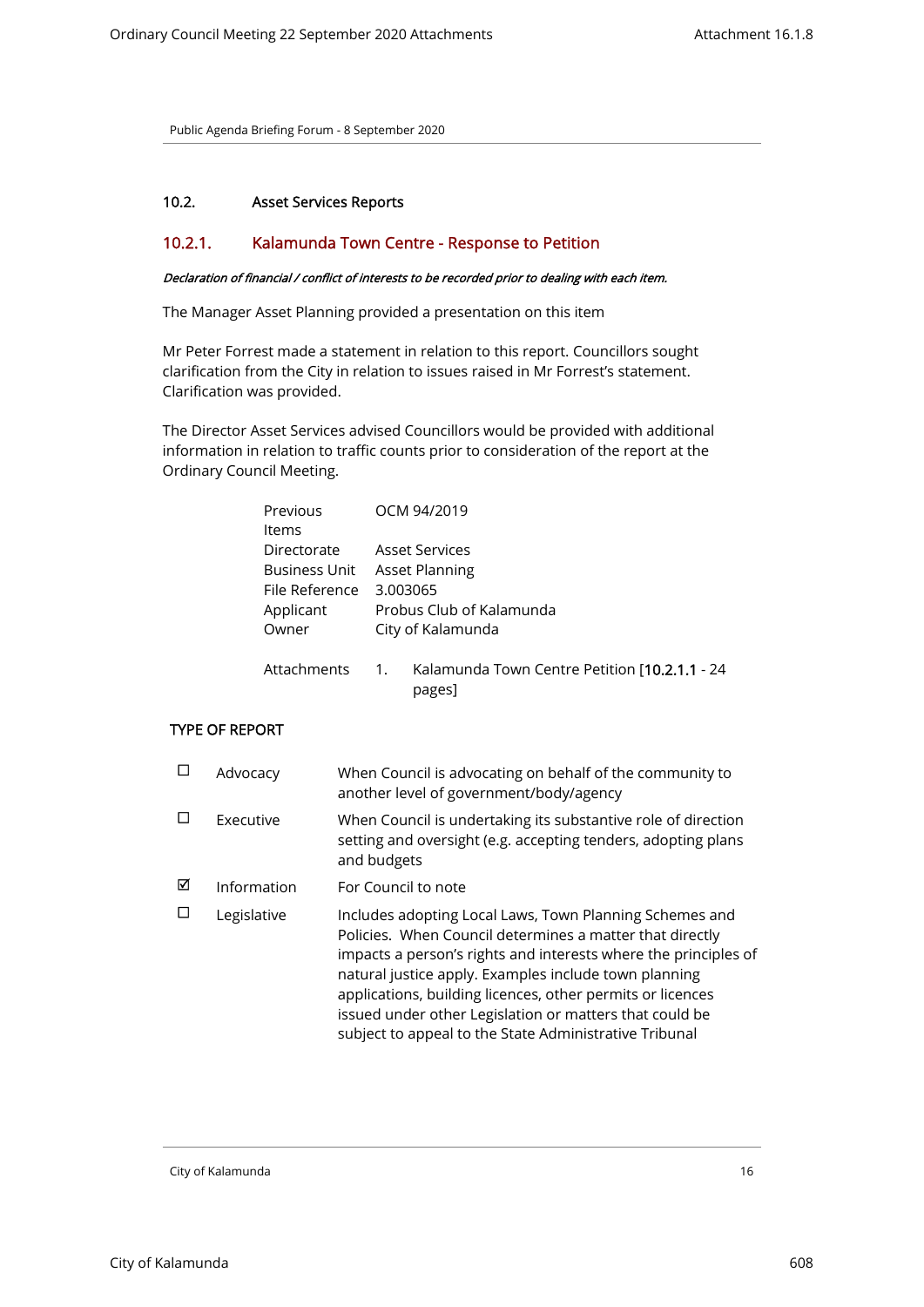## STRATEGIC PLANNING ALIGNMENT

Kalamunda Advancing Strategic Community Plan to 2027

#### Priority 1: Kalamunda Cares and Interacts

Objective 1.2 - To provide a safe and healthy environment for community to enjoy.

Strategy - 1.2.1 Facilitate a safe community environment.

## Priority 3: Kalamunda Develops

Objective 3.2 - To connect community to quality amenities. **Strategy 3.2.2** - Provide and advocate for improved transport solutions and better connectivity through integrated transport planning.

## EXECUTIVE SUMMARY

- 1. The purpose of this report is to provide Council with information in response to a petition received regarding pedestrian matters within the Kalamunda Town Centre ('Town Centre').
- 2. This petition requests that the road system is changed to give pedestrians priority over vehicles with the justification that this will make the Town Centre commercially viable.
- 3. It is recommended that Council note this report responding to the petition.

# **BACKGROUND**

- 4. The City has been well aware of concerns raised by the community regarding pedestrians being able to safely cross roads within the Town Centre. It has been reviewing and addressing issues as they are raised.
- 5. Council determined at the April 2019 Ordinary Council Meeting: (OCM 94/2019):
	- 1. APPROVES that the Mayor and Chief Executive Officer advocates on behalf of the City of Kalamunda with Main Roads Western Australia, the State Government and Local Members to seek Main Roads Western Australia approval to allow the upgrading of designated crossing points to higher levels of control where the City considers there are public safety issues that are not satisfactorily addressed in existing Main Roads Western Australia approvals policies.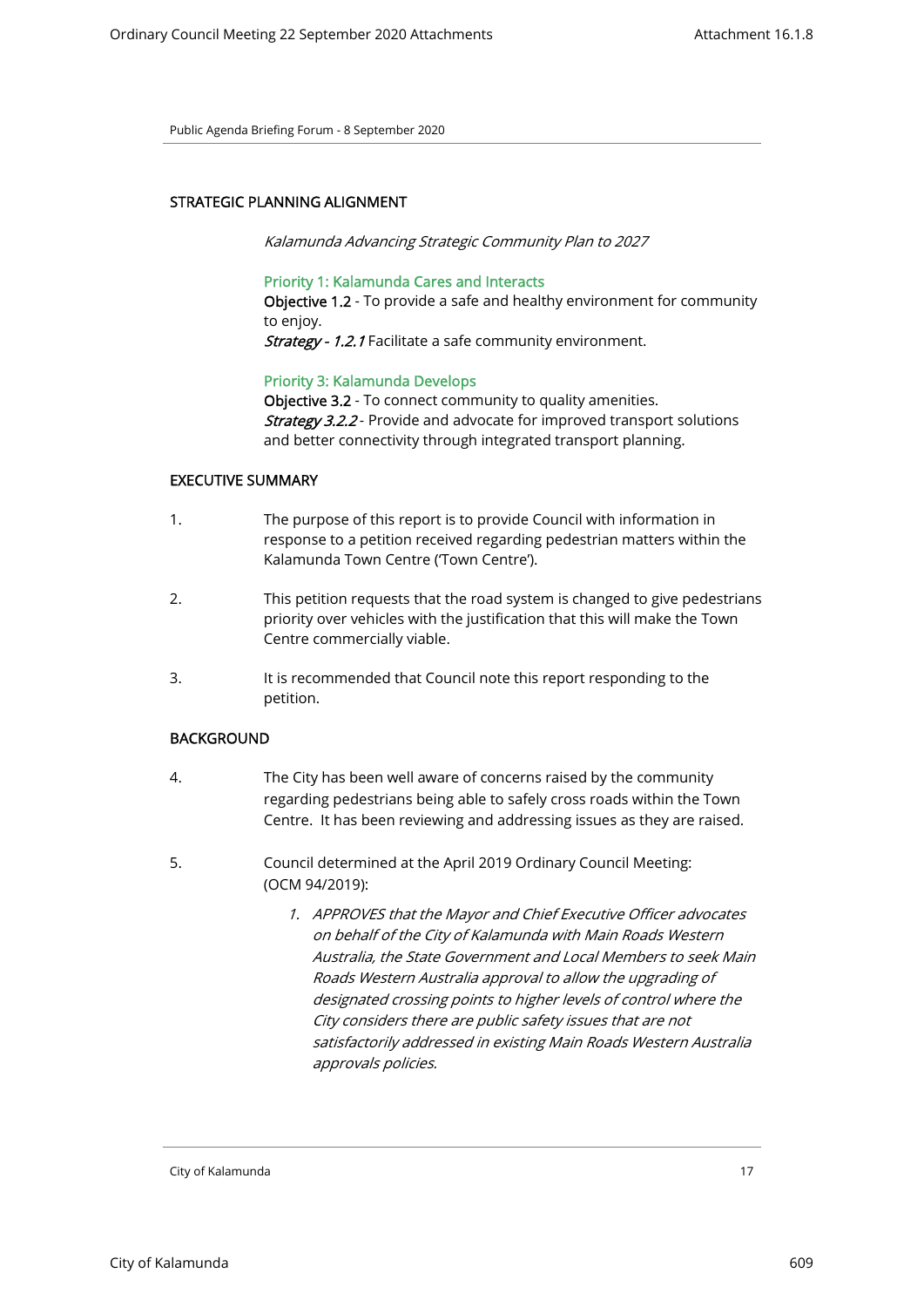- 2. NOTES that urgent advocacy is required for the proposed pedestrian crossing at Canning Road near Heath Road noting that works are due to commence.
- 3. NOTES that upcoming streetscape design proposals within the Kalamunda Town Centre will include overt consideration of pedestrian safety.
- 6. The most tangible improvement able to be implemented has been Main Roads Western Australia (MRWA) approval to construct a 'zebra' pedestrian crossing on Canning Road near the (now closed) IGA supermarket. All other requests to MRWA for protected crossings have not been approved.

## DETAILS AND ANALYSIS

- 7. The petition is provided as Attachment 1 to this report with 233 signatories. It was provided to Council by representatives of the Probus Club of Kalamunda at the 28 July 2020 Ordinary Council Meeting (Item 4.1.1 of the minutes of the meeting refer).
- 8. The thrust of the petition is that the priority of the roads in the Town Centre are altered to give pedestrians priority over vehicles. The priority of pedestrians and vehicles is legislated by the Road Traffic Act 1974 and Road Traffic Code 2000. As such to change the priority of pedestrians over vehicles for every road for full length would require an Act of Parliament which is unlikely to proceed.
- 9. To recap the situation with regards to pedestrian and vehicle movements, under the legislation in place, pedestrians are required to generally be responsible for minimal exposure to the general road lanes (part 196 of the Road Traffic Code).
- 10. As an alternate view, the City has been reviewing whether protected pedestrian crossing points can be provided, where vehicles have to give way to pedestrians.
- 11. As previously advised to Council, under current MRWA requirements, the City is not permitted to install any protected pedestrian crossings (where vehicles are required to stop to allow pedestrians to cross) due to the low volume of pedestrian and traffic counts in Haynes Street, Mead Street and Railway Road.
- 12. The City has adopted the new Kalamunda Town Centre Activity Centre Plan. As part of this plan, a key feature would be to allow Haynes Street to be redeveloped into a streetscape that encourages a very low speed traffic environment. This low speed environment means that pedestrians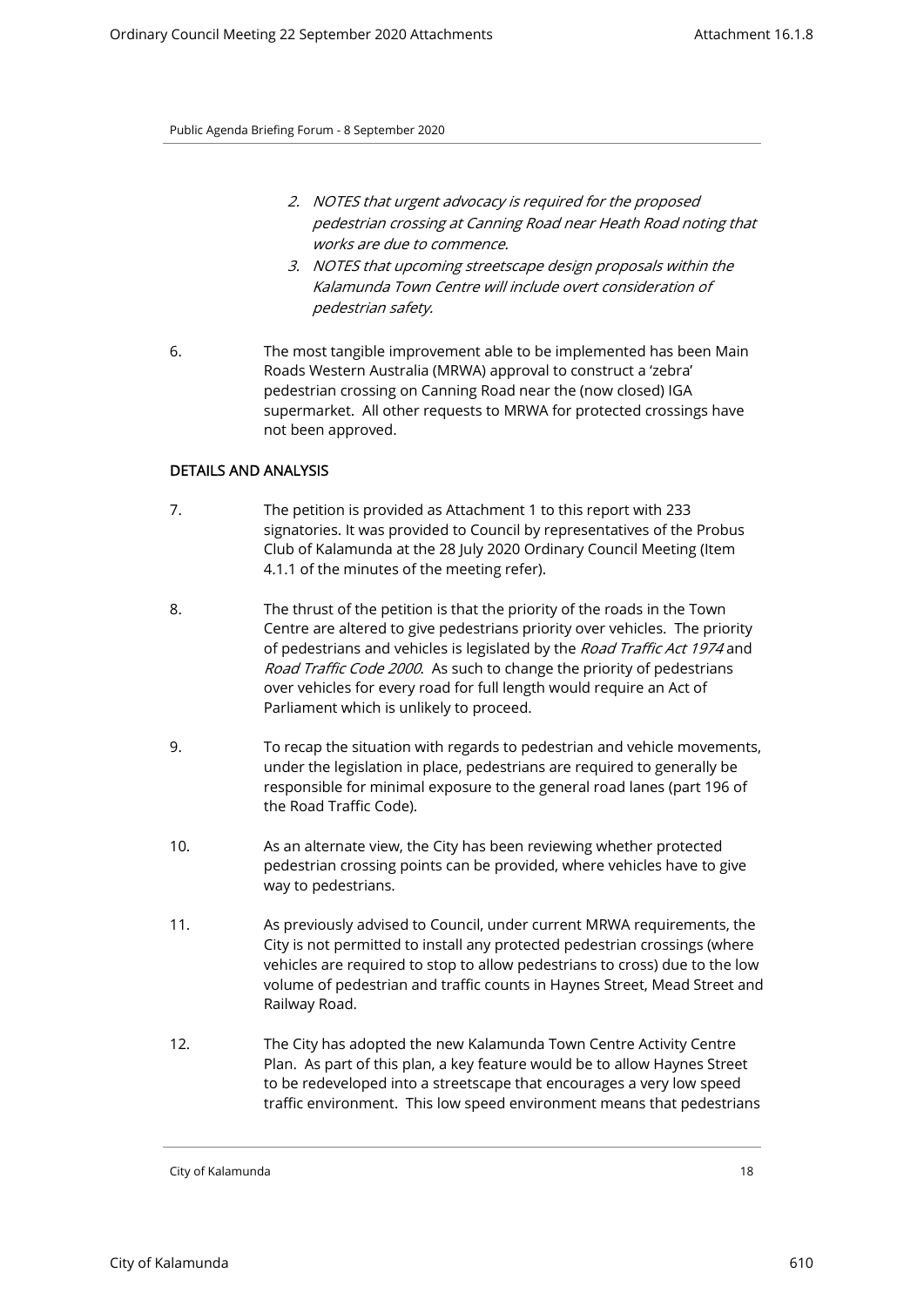crossing the road are in a much safer environment and vehicles would be more aware of the mixed use environment.

- 13. Presently, funding has been provided only to undertake design and construction for Central Mall within the Town Centre. All other designs for adjacent roads will be undertaken when funding is provided.
- 14. Central Mall, currently under design, is aimed at achieving a mixed use area where traffic speeds are so slow (<20 kmh) that pedestrian safety will be vastly improved.
- 15. The City is also examining whether existing traffic conditions support reducing the speed limit on Canning Road (within the current 50 km/h section) down to 40 km/h and possibly extending the 40 km/h zoning further south along Canning Road.

# APPLICABLE LAW

16. Road Traffic Act 1974 and Road Traffic Code 2000.

# APPLICABLE POLICY

17. Nil

# STAKEHOLDER ENGAGEMENT

18. Stakeholder engagement has been ongoing through the development of the Kalamunda Activity Centre Plan, especially in regard to street layouts.

# FINANCIAL CONSIDERATIONS

19. Nil.

# RISK MANAGEMENT

20. **Risk:** The Community does not accept that the City cannot implement controlled pedestrian crossings under current MRWA standards leading to continued criticism.

| Consequence                                                          | Likelihood | Rating |  |  |  |
|----------------------------------------------------------------------|------------|--------|--|--|--|
| Possible<br>Moderate                                                 |            | Medium |  |  |  |
| <b>Action/Strategy</b>                                               |            |        |  |  |  |
| City advocates further with State for reconsideration of the matter. |            |        |  |  |  |
|                                                                      |            |        |  |  |  |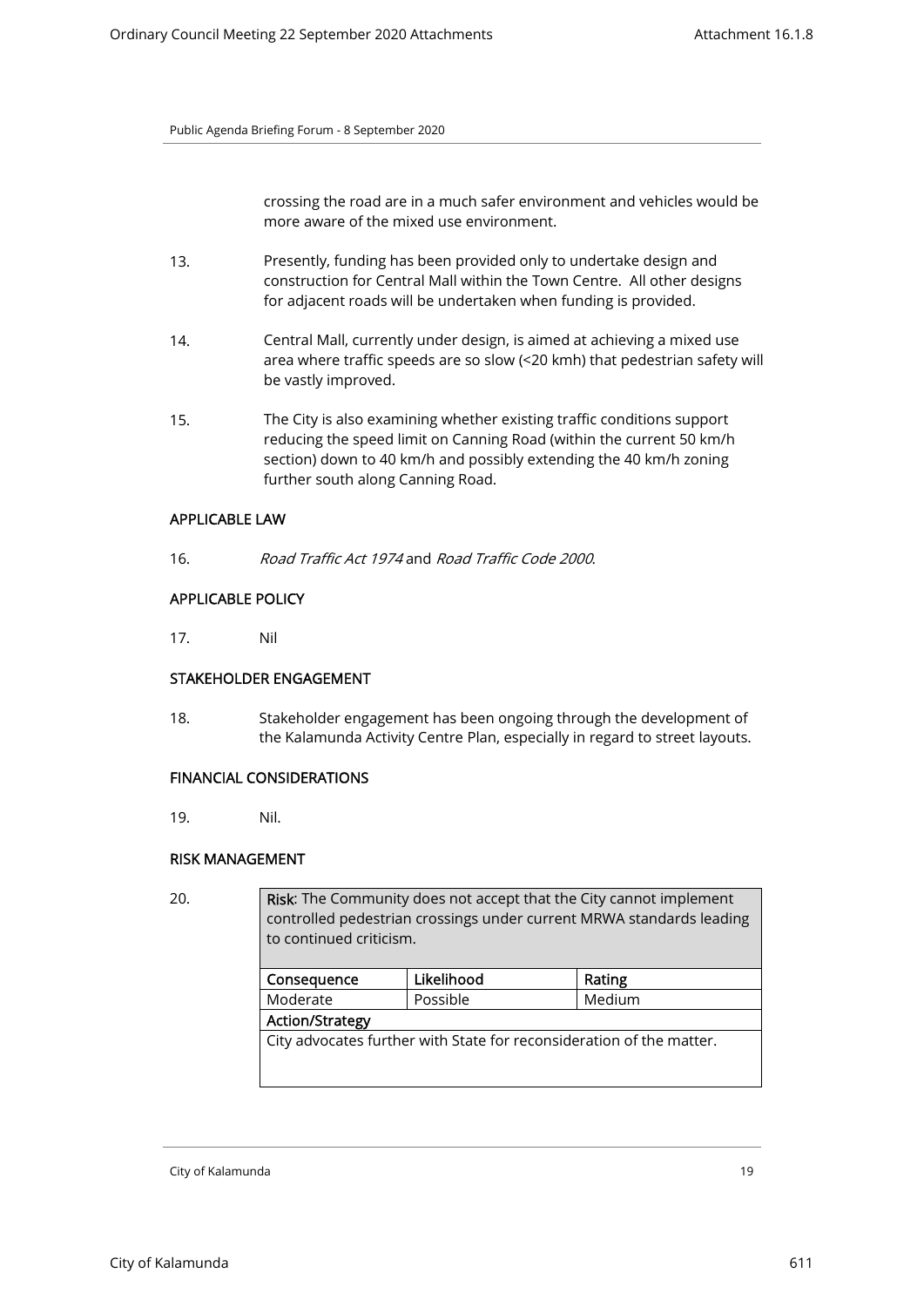# **CONCLUSION**

21. It is acknowledged that concerns are raised regarding pedestrian safety. The streetscapes envisaged in the Kalamunda Activity Centre Plan should provide safer streets for pedestrians. There is no support at present from the State to install more controlled pedestrian crossing points in the Town Centre.

# Voting Requirements: Simple Majority

# RECOMMENDATION

That Council NOTE this report in response to the petition provided by the Probus Club of Kalamunda.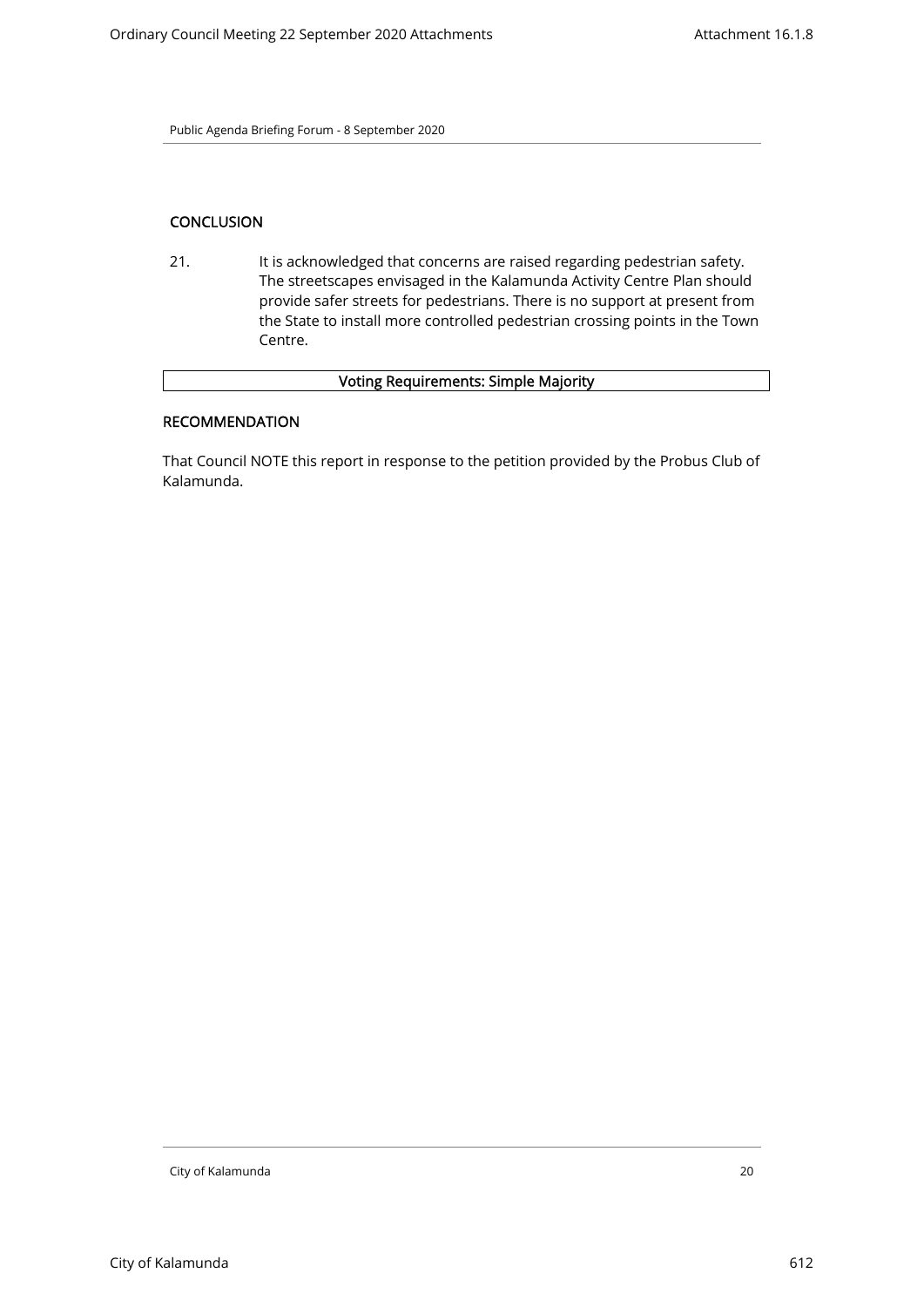# 10.3. Corporate Services Reports

# 10.4. Office of the CEO Reports

# 10.4.1. Events October - December 2020

## Declaration of financial / conflict of interests to be recorded prior to dealing with each item.

The Manager Customer & Public Relations provided a presentation on this item. Councillors sought clarification and queried various aspects of the Report and the proposed events.

| Previous<br>ltems                                                    | N/A |                                                                                       |
|----------------------------------------------------------------------|-----|---------------------------------------------------------------------------------------|
| Directorate<br>Business Unit<br>File Reference<br>Applicant<br>Owner |     | Office of the CEO<br>Customer & Public Relations                                      |
| Attachments                                                          | 1.  | City of Kalamunda event impact assessment<br>summary August 2020 [10.4.1.1 - 4 pages] |

## TYPE OF REPORT

|   | Advocacy    | When Council is advocating on behalf of the community to<br>another level of government/body/agency                                                                                                                                                                                                                                                                                                                                |
|---|-------------|------------------------------------------------------------------------------------------------------------------------------------------------------------------------------------------------------------------------------------------------------------------------------------------------------------------------------------------------------------------------------------------------------------------------------------|
|   | Executive   | When Council is undertaking its substantive role of direction<br>setting and oversight (eg accepting tenders, adopting plans<br>and budgets                                                                                                                                                                                                                                                                                        |
|   | Information | For Council to note                                                                                                                                                                                                                                                                                                                                                                                                                |
| ⊠ | Legislative | Includes adopting Local Laws, Town Planning Schemes and<br>Policies. When Council determines a matter that directly<br>impacts a person's rights and interests where the principles of<br>natural justice apply. Examples include town planning<br>applications, building licences, other permits or licences<br>issued under other Legislation or matters that could be<br>subject to appeal to the State Administrative Tribunal |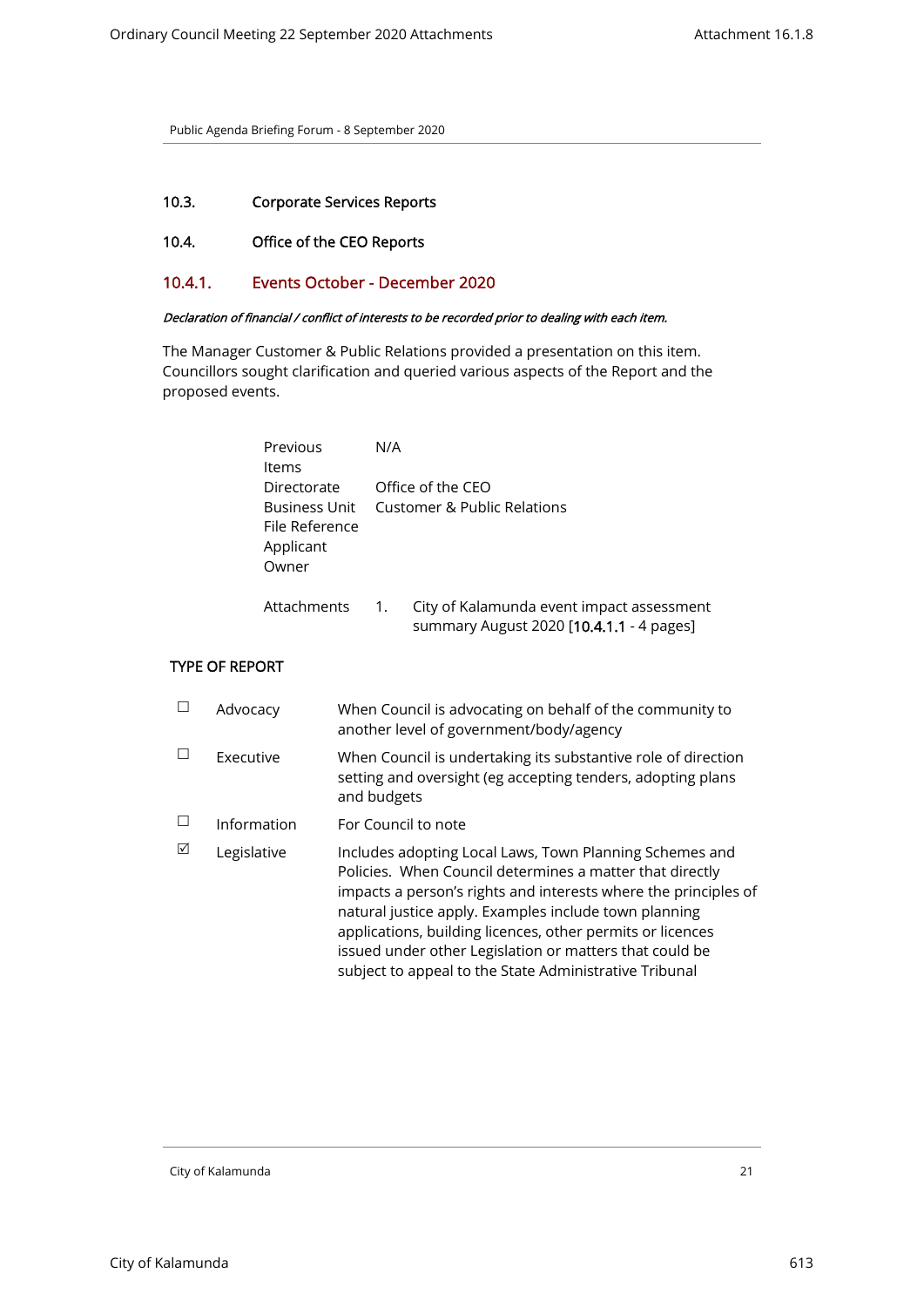## STRATEGIC PLANNING ALIGNMENT

Kalamunda Advancing Strategic Community Plan to 2027

## Priority 1: Kalamunda Cares and Interacts

Objective 1.3 - To support the active participation of local communities. **Strategy 1.3.2** - Encourage and promote the active participation in social and cultural events.

# EXECUTIVE SUMMARY

- 1. The City of Kalamunda (City) has, for many years, ran a very successful events program. Events are the City's key direct touch point with all segments of the community. They provide very positive and supportive connections to many aspects of City services.
- 2. In 2020 the City adopted a crisis COVID-19 Budget that does not include funding for community events.
- 3. The purpose of this report is for Council to endorse a revised position on events for the October – December 2020 period.

# **BACKGROUND**

- 4. In 2019/2020 the City of Kalamunda coordinated the following events:
	- Corymbia Festival
	- Perth Hills Spring Festival
	- Seniors Week
	- Christmas Festival
	- Summer Movie Series
	- Ramp it up (youth events)

The City also assisted with several significant Community Events and undertook support and approvals.

- 5. Additionally, other smaller events which are service area specific also take place, achieving specific objective and goals. Events are being utilised to drive social change, provide community support, educate community across a broad range of areas and reduce social isolation. They can be to provide recognition, for entertainment or to increase cultural awareness.
- 6. Events connect people to other like-minded individuals who share the same passions as them, and they are a way to celebrate the community you live in.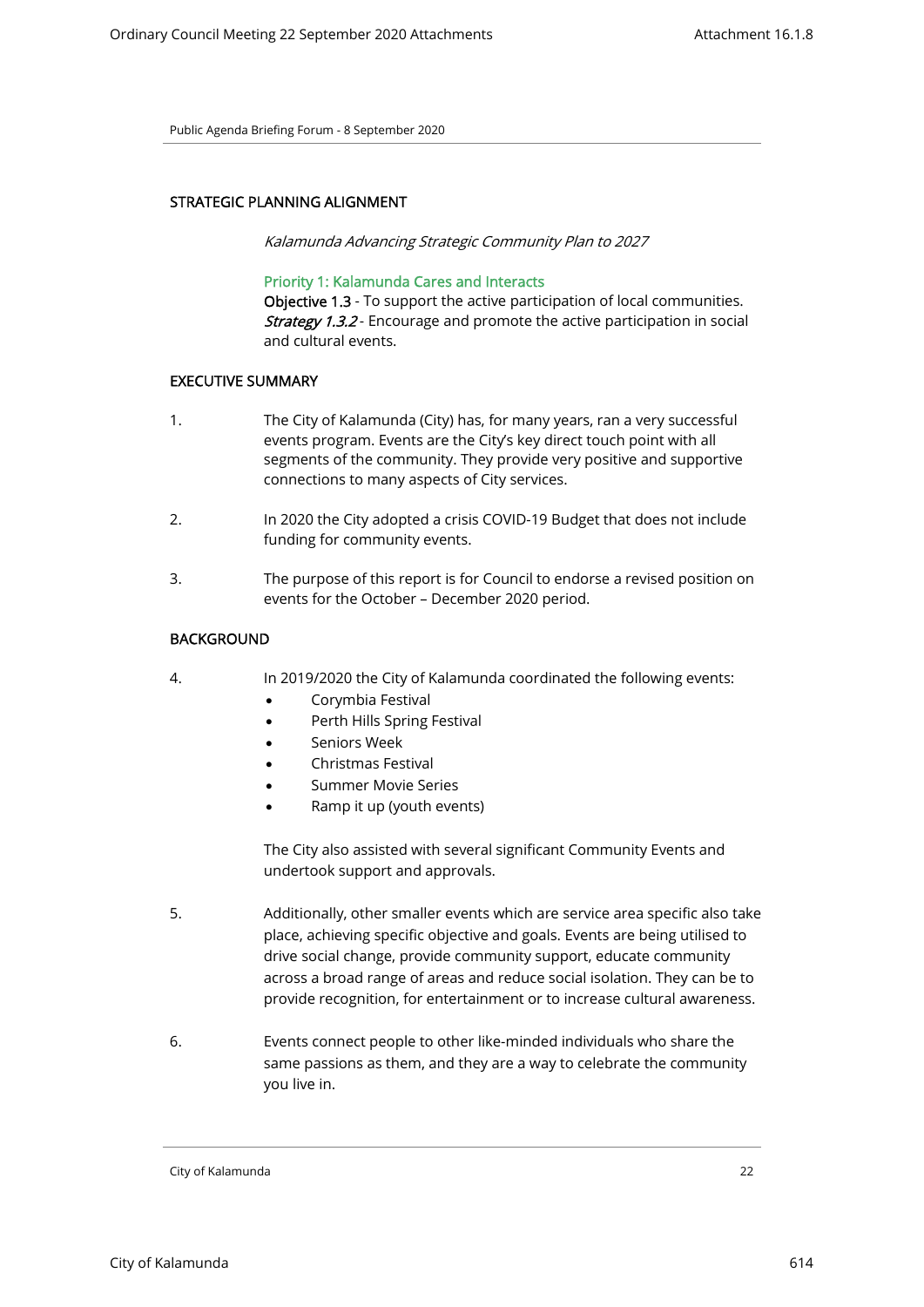- 7. Community events whether free, family-friendly, or ticketed events present an opportunity to showcase the local businesses. Enlisting people from our region as suppliers helps drive revenue to small businesses, attracting those in the community to support them.
- 8. Many studies have shown building healthy relationships and spending time with family, friends, and others in your community can help improve mental well-being.
- 9. This year the City participated in Statewide research into the impacts of COVID-19 in the community, as a part of the Community Resilience Scorecard. Community health and well-being was rated by the City of Kalamunda's community as a Key priority, following Local Infrastructure Projects.



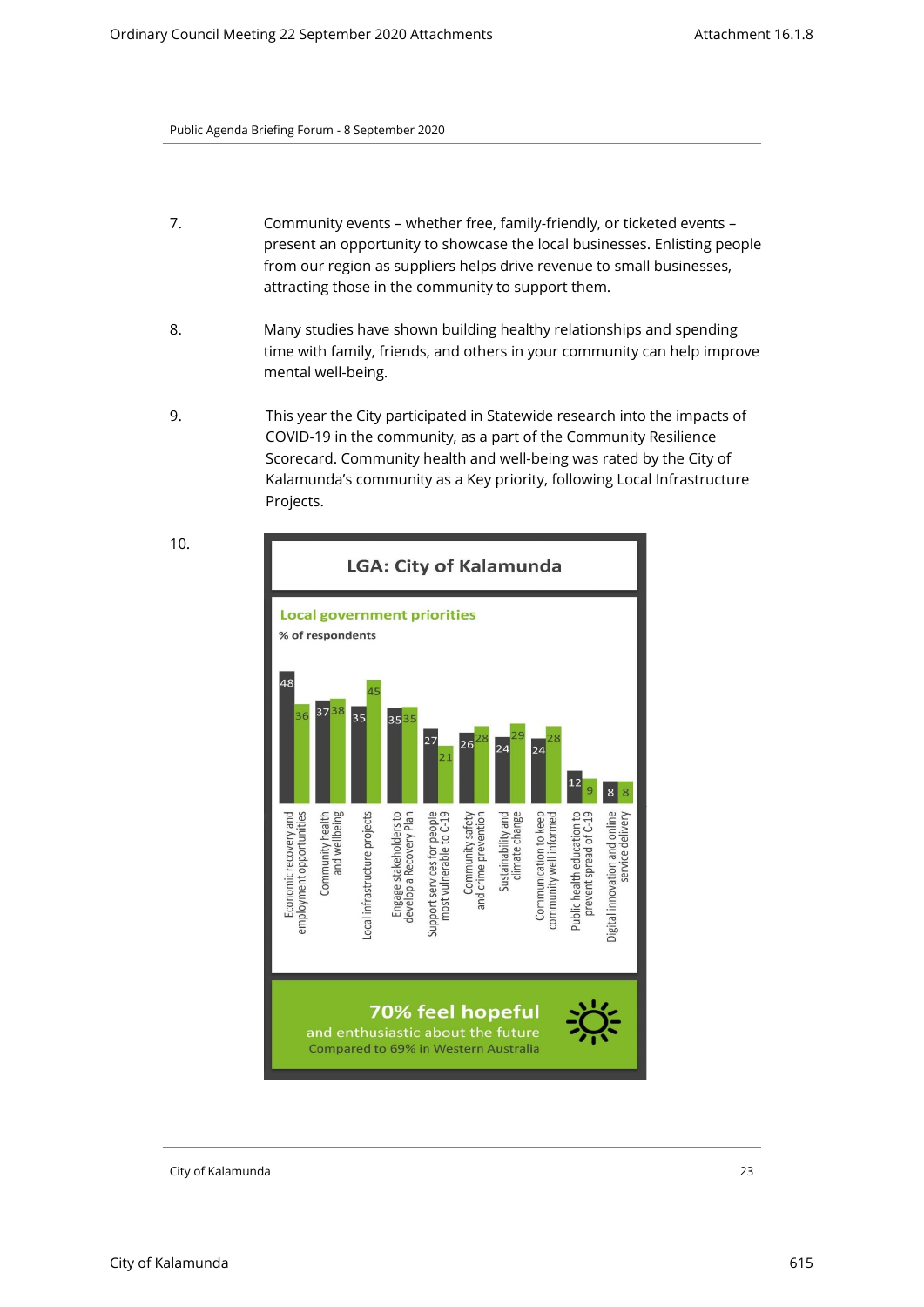- 11. Community groups have been in discussions with the City around holding and the hosting of events as an important way to reconnect the community.
- 12. Community-wide events bring people from all walks of life together, strengthening the bonds between them. Those bonds act to improve mental well-being, while helping to alleviate personal struggles.
- 13. In February to May 2020 the City of Kalamunda conducted its Community Satisfaction Survey. The survey is undertaken using a random sample methodology. The following results were provided in relation to events:



- 14. Community events build relationships and 'social connectedness' within the community and exposes members to diversity and multiculturalism.
- 15. Community events develop an increased sense of social responsibility a global view of society and a heart for 'giving back' and helping others.
- 16. According to Lewis and Sears, "The economic benefits of festivals are easiest to see and most often attract visitors, which stimulates the growth of tourism and other businesses in a town or region. The social benefits of festivals are less visible, but they are just as important. Besides being fun, well-managed festivals and events offer a host of economic and social benefits to communities." Please see Attachment 1 City of Kalamunda Economic Impact of Events Summary for further detail in this regard.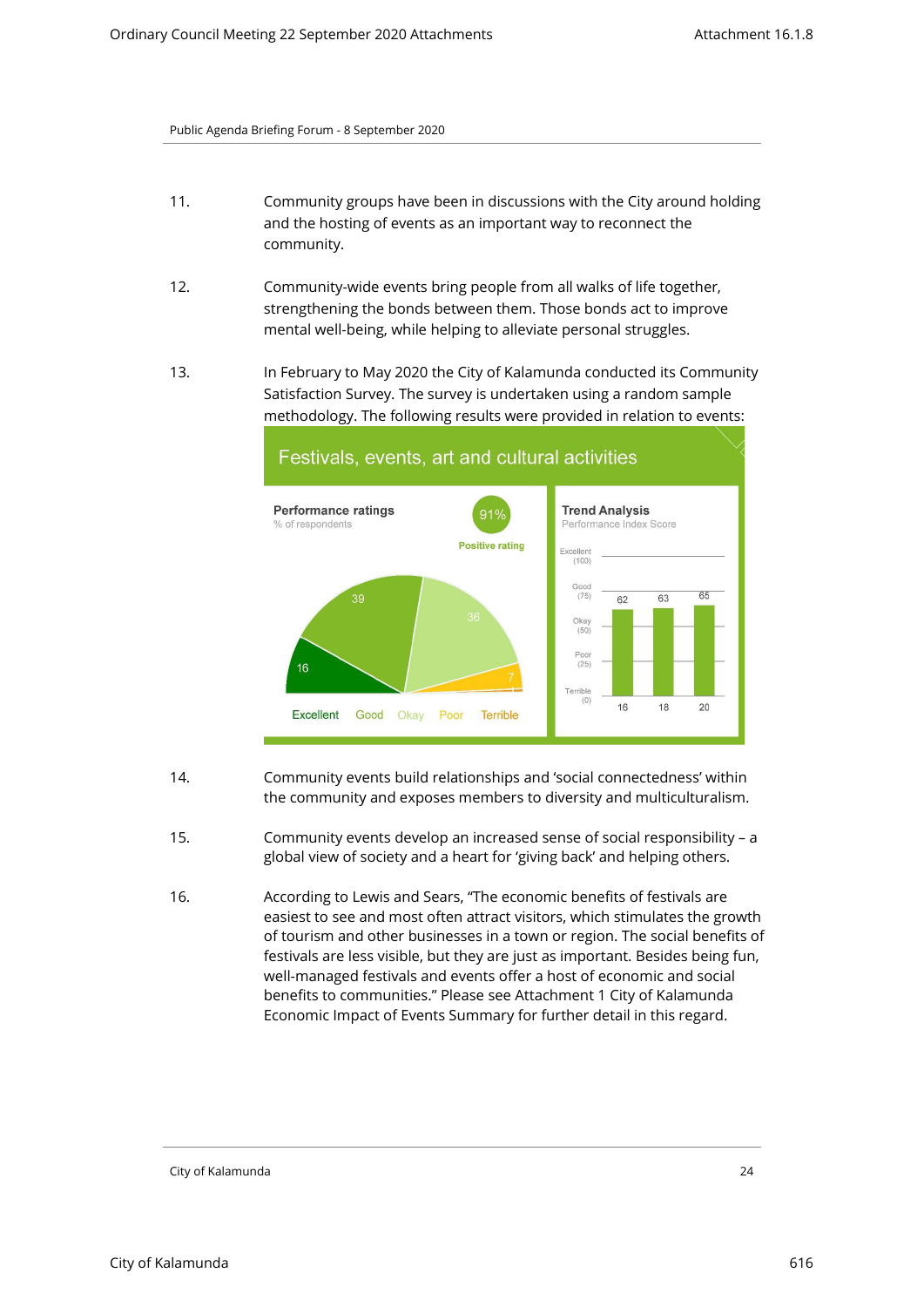# DETAILS AND ANALYSIS

- 17. It is proposed to reinstate the following key events in the October to December 2020 period to facilitate continued economic and social benefits to the community:
	- a) Perth Hills Spring Festival
	- b) Seniors Week
	- c) NAIDOC Celebrations
	- d) Thank a Volunteer Day
	- e) Christmas Festival and Lights

## 18. Perth Hills Spring Festival

It is proposed to go ahead with this festival albeit with no formal budget allocated.

In previous years the full 5 week festival program has been a culmination of events by the City of Kalamunda and events by local Tourism Businesses.

In 2019 the City's financial contribution was \$40,000.

In 2020 the City will undertake all marketing in house, with a slightly reduced program. There continues to be a strong focus on nature and self-guided walks and there already is a large number of events proposed for inclusion in the program through the expression of interest program. No additional funds are being sought for 2020.

## 19. Seniors Week

The City is proposing to host a modified program for this year's Seniors Week celebrations with events planned from Friday 6 November to Friday 13 November 2020.

Seniors Week is a great opportunity to celebrate the valuable contributions of older people within our community.

It is proposed that the City's Seniors Week 2020 program starts with the opening of the Senior Residents Art Exhibition - A Fanciful Vision - at the Kalamunda Performing Arts Centre on Friday 6 November. The exhibition will continue until Sunday 15 November.

Complementing the exhibition will be a program of three events.

- a) Tuesday 10 November fish'n'chips at Cicerello's (With Pick up from Forrestfield and Kalamunda);
- b) Thursday 12 November Supper Club Variety Show in High Wycombe: and,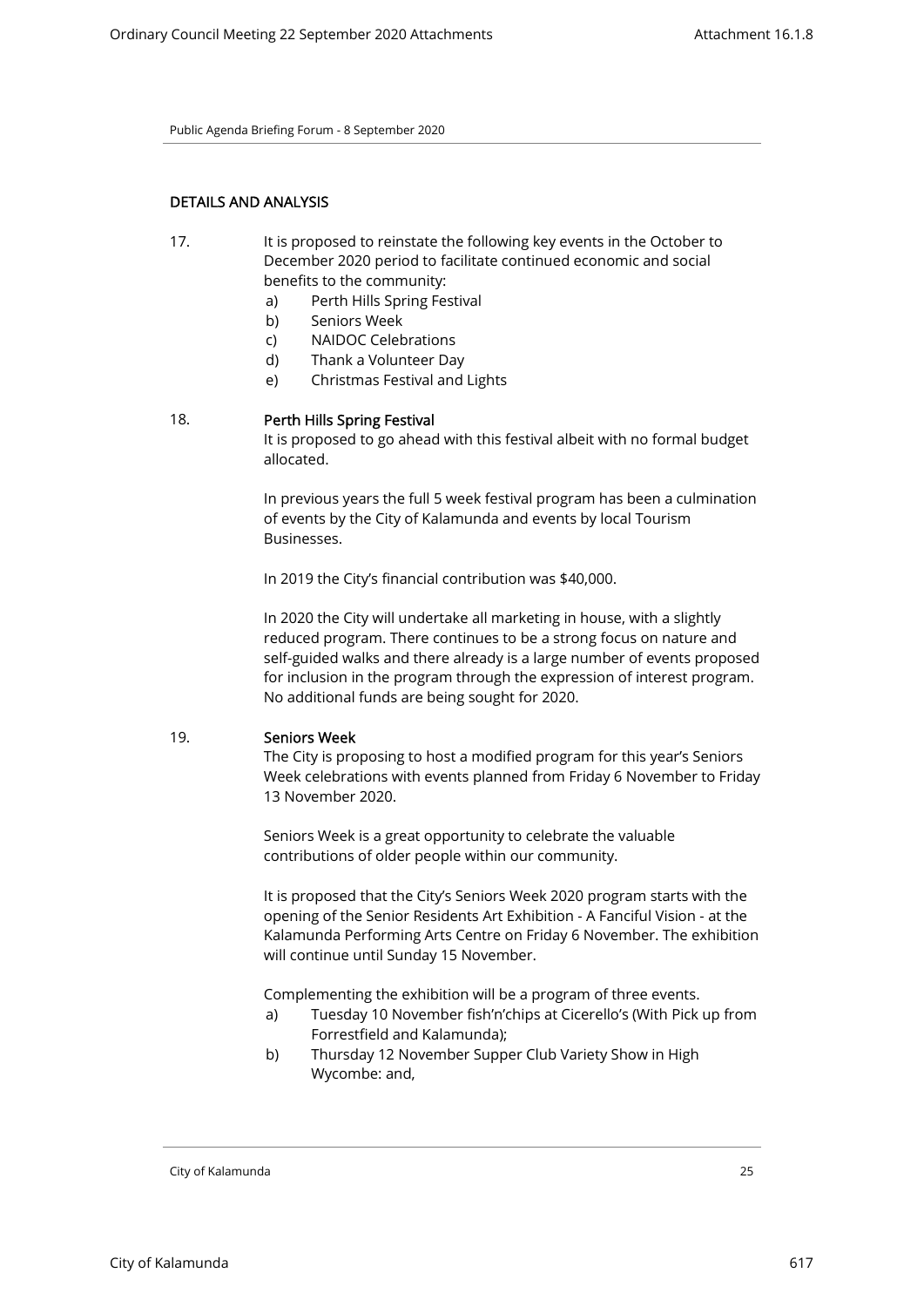- c) Friday 13 November bingo, games and refreshments at the Woodlupine Community Centre, in Forrestfield.
- 20. One of the changes proposed is to charge a fee of \$5.00 to Seniors attending events, with the exception of Bingo which has its own license provisions and requirements.
- 21. To further celebrate seniors, Forrestfield's Hartfield Park Recreation Centre is offering a free active seniors' program from 2 to 13 November.
- 22. In 2019/2020 the Seniors Week Budget was \$20,000. For 2020/2021 a reduced budget of \$15,000 is proposed.

## 23. NAIDOC Celebrations

NAIDOC celebrations are proposed to go ahead, with budget from the City's Arts Strategy included in the 2020/21 Budget Adoption.

The City has also submitted for funding from the 2020 NAIDOC Local Grants Round to compliment the program. The Draft NAIDOC program is attached as Annexure 2. Funding of \$10,000 has been sought to complement existing funds in the 2020/2021 Budget for NAIDOC.

# 24. Thank a Volunteer Day

The City proposed to host Thank a Volunteer Day on Friday 4 December 2020.

The event will move from being outdoors in Stirk park, to an indoor venue, as it did in 2019, as this reduces costs relating to an outdoors option such as marquee infrastructure.

Venues are currently operating at 50% normal capacity and this will be taken into account, along with all necessary COVID restrictions in the planning.

In 2019 the Thank a Volunteer Budget was \$10,893. The budget has been reduced and the event is proposed to be undertaken with a budget of \$6,267.00.

## 25. Christmas Festival and Lights

The City of Kalamunda Christmas Festival is an annual program of Community led events, in partnership with the City. Christmas lighting is installed in the City as a part of this event program.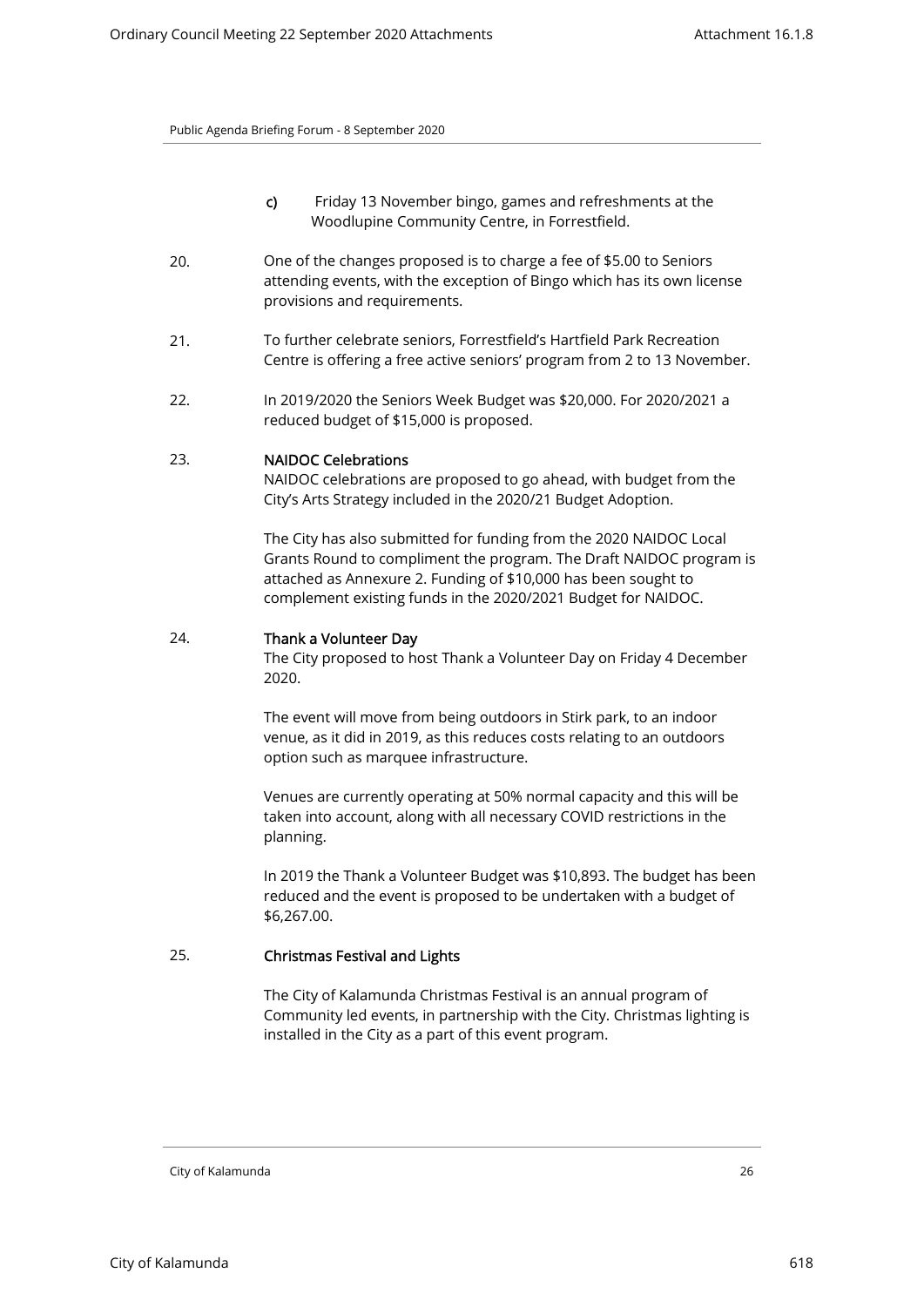The total value of the program in 2019/2020 was \$35,000 for the Festival program and \$30,000 for the Christmas Lights (\$65,000 total.) A reduced program with a budget of \$45,000 is proposed for 2020/2021.

Events are held throughout the City as a part of the Christmas Festival.

26. COVID-19 safety requirements All COVID-19 safety requirements in accordance with Phase 4 would be undertaken. It is possible that the State may enter into Phase 5 prior to Seniors Week.

Current Phase 4 restrictions have been extended until 24 October 2020.

The City is carefully monitoring any changes to COVID-19 restrictions and has a program of events focused on no large gathering, social distancing and a series of smaller events across a number of days and times throughout its programming.

#### APPLICABLE LAW

27. Local Government Act 1995

# APPLICABLE POLICY

28. Nil

## STAKEHOLDER ENGAGEMENT

- 29. The City of Kalamunda has called for expressions of interest from Tourism operators in the region who are planning to host events as a part of the Perth Hills Spring Festival, which will form the substantive program.
- 30. Community engagement has been undertaken with Aboriginal Community members in regard to the proposed NAIDOC program, with community members putting forward events which have formed the basis of the program.
- 31. The Seniors week program is based on feedback from previous years, with a high level of community satisfaction at Seniors Week events in the City for many years.
- 32. Thank a Volunteer Day invitees are volunteers of the City of Kalamunda programs and services throughout the year and Local Hero Award winners only.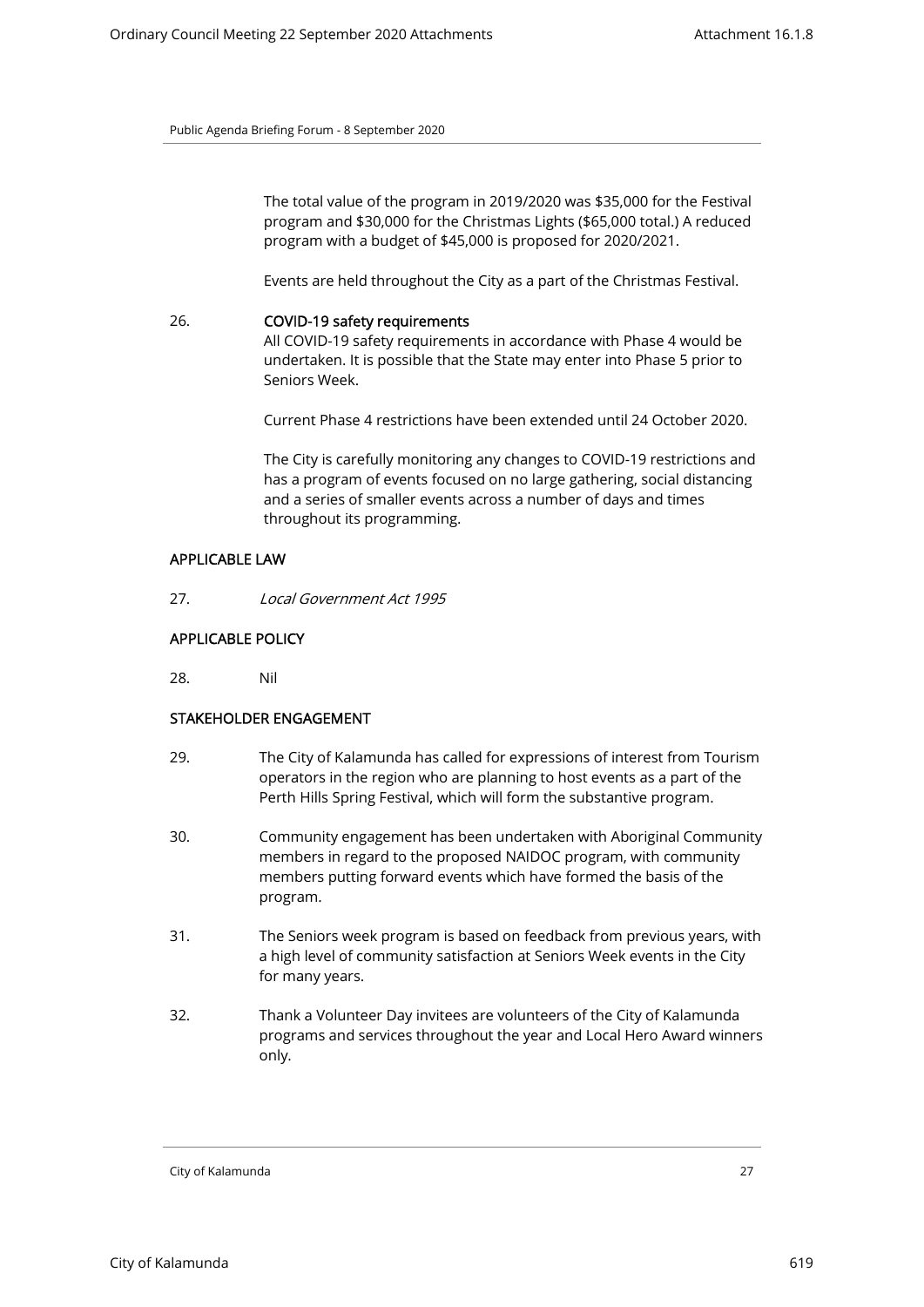33. The Christmas Festival program would be finalised following a call out for interested community groups who would like to host an event.

# FINANCIAL CONSIDERATIONS

- 34. Financial implications considered as a part of the next Budget review. The costs to considered are as follows:
	- Seniors Week \$ 15,000.00 Thank a Volunteer Day  $$6,267.00$ • City of Kalamunda Christmas Festival \$45,000.00 Total: \$67,267.00

# **SUSTAINABILITY**

35. N/A

## RISK MANAGEMENT

| Likelihood<br>Rating<br>Consequence<br>Possible<br>High<br>Major<br><b>Action/Strategy</b><br>The City is carefully monitoring the COVID Pandemic and directions<br>from the State Government of Western Australia. Events have been<br>enter phase 5, however Phase 4 requirements have been factored in<br>along with contingency planning should we see any regression in the | Risk: Tightening of COVID restrictions impacts viability of events          |  |  |  |
|----------------------------------------------------------------------------------------------------------------------------------------------------------------------------------------------------------------------------------------------------------------------------------------------------------------------------------------------------------------------------------|-----------------------------------------------------------------------------|--|--|--|
|                                                                                                                                                                                                                                                                                                                                                                                  |                                                                             |  |  |  |
|                                                                                                                                                                                                                                                                                                                                                                                  |                                                                             |  |  |  |
|                                                                                                                                                                                                                                                                                                                                                                                  |                                                                             |  |  |  |
|                                                                                                                                                                                                                                                                                                                                                                                  |                                                                             |  |  |  |
|                                                                                                                                                                                                                                                                                                                                                                                  |                                                                             |  |  |  |
|                                                                                                                                                                                                                                                                                                                                                                                  | planned at a small scale, with a series of activities spread over time, and |  |  |  |
|                                                                                                                                                                                                                                                                                                                                                                                  | taking into account all current COVID restrictions. It is possible we may   |  |  |  |
|                                                                                                                                                                                                                                                                                                                                                                                  |                                                                             |  |  |  |
|                                                                                                                                                                                                                                                                                                                                                                                  |                                                                             |  |  |  |
| stages. Events for 2021 will not be considered until closer to the time.                                                                                                                                                                                                                                                                                                         |                                                                             |  |  |  |

# **CONCLUSION**

- 37. This report has been presented to Council with a view to reinstating some City of Kalamunda events, and associated budget, that was not considered as a part of the Crisis Budget adopted for 2020/2021. The Budget also did not include funding for Community Sponsorship and Events.
- 38. It is considered that conducting these community-wide events will bring people from all walks of life together, strengthening the bonds between them. Those bonds act to improve mental well-being, while helping to alleviate personal struggles and encourage a strong sense of community.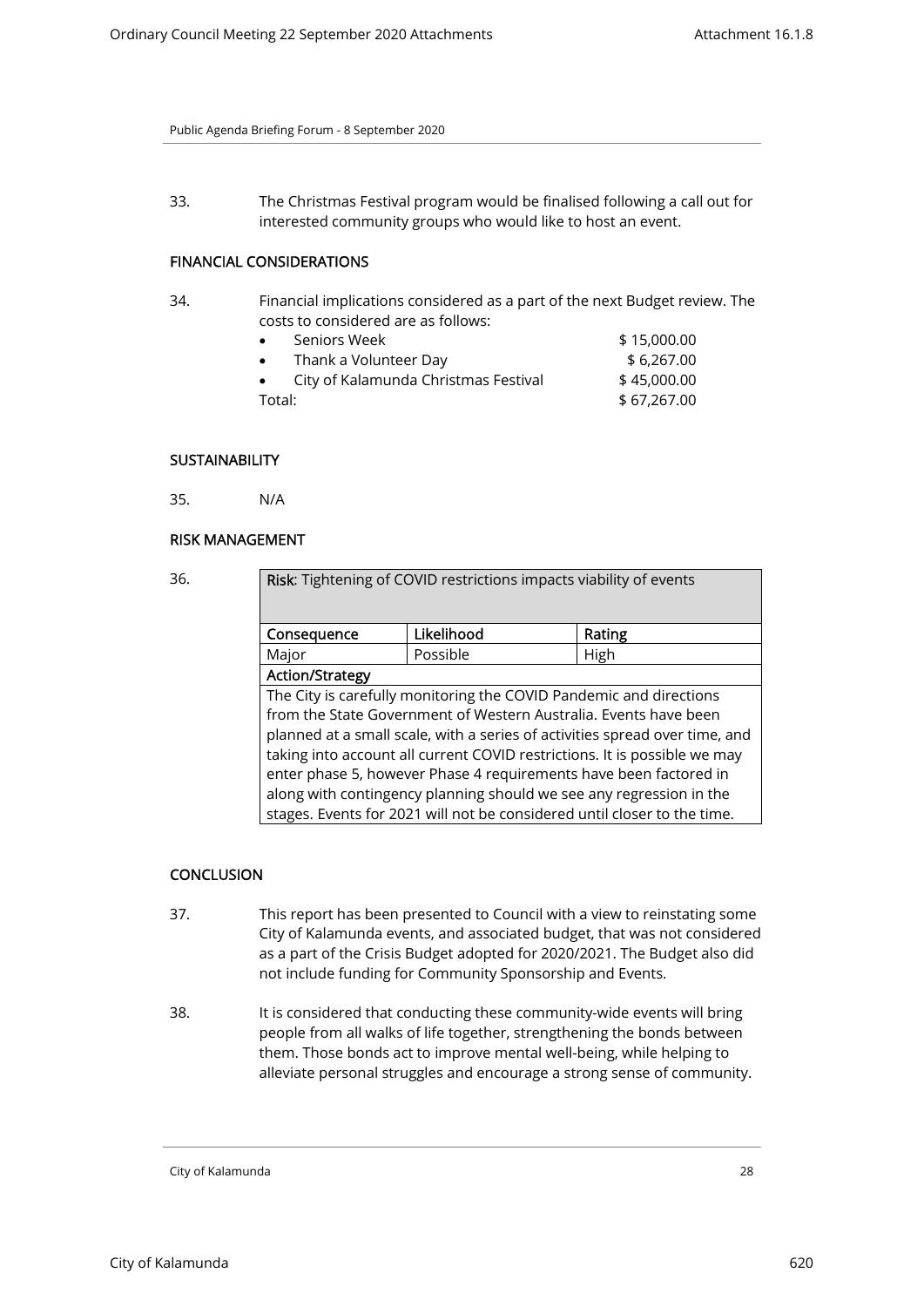| 39. | The proposed City of Kalamunda events program October - December<br>2020 will have a strong emphasis on the utilisation of local suppliers,<br>providing further economic benefits. |
|-----|-------------------------------------------------------------------------------------------------------------------------------------------------------------------------------------|
| 40. | Officers plan to bring a future report to Council to consider events for<br>January - June 2021, towards the end of the 2020 calendar year.                                         |
| 41. | The City continue to carefully review COVID-19 restrictions.                                                                                                                        |

# Voting Requirements: Absolute Majority

# RECOMMENDATION

That Council:

1. ENDORSE the proposed City of Kalamunda Events for October to December 2020.

# 2. APPROVE the proposed event budgets for inclusion in the next budget review as follows:

| Total |                                        | \$67,267.00 |
|-------|----------------------------------------|-------------|
|       | • City of Kalamunda Christmas Festival | \$45,000.00 |
|       | • Thank a Volunteer Day                | \$6.267.00  |
|       | • Seniors' Week                        | \$15,000,00 |

3. Pursuant to section 6.16 (3) of the Local Government Act 1995, ADOPT a \$5.00 fee for 2020 Seniors' Week events.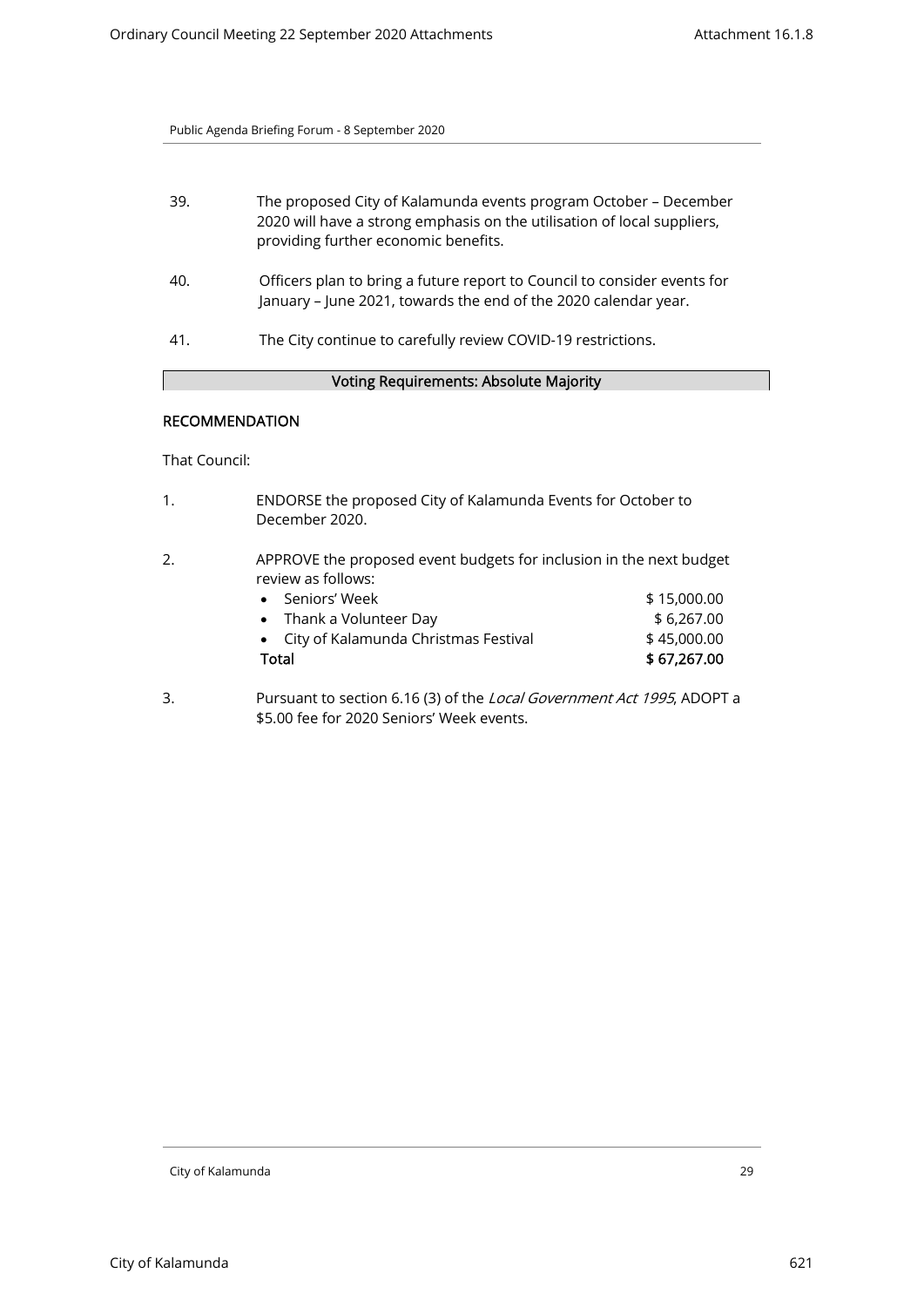# 10.4.2. Funerals in Public Open Spaces Policy

## Declaration of financial / conflict of interests to be recorded prior to dealing with each item.

The Manager Customer & Public Relations provided a presentation on this item. Councillors sought clarification and queried various aspects of the Report.

| Previous<br><b>Items</b>                                             |    | SCM 165/2020                                                                     |
|----------------------------------------------------------------------|----|----------------------------------------------------------------------------------|
| Directorate<br>Business Unit<br>File Reference<br>Applicant<br>Owner |    | Office of the CEO<br><b>Customer and Public Relations</b>                        |
| Attachments                                                          | 1. | Community Engagement Report - Funerals in Public<br>Places [10.4.2.1 - 43 pages] |

<sup>2.</sup> Funerals in Public Open Space Policy [GOZT]  $[10.4.2.2 - 2$  pages]

# TYPE OF REPORT

|   | Advocacy    | When Council is advocating on behalf of the community to<br>another level of government/body/agency                                                                                                                                                                                                                                                                                                                                |
|---|-------------|------------------------------------------------------------------------------------------------------------------------------------------------------------------------------------------------------------------------------------------------------------------------------------------------------------------------------------------------------------------------------------------------------------------------------------|
|   | Executive   | When Council is undertaking its substantive role of direction<br>setting and oversight (eg accepting tenders, adopting plans<br>and budgets                                                                                                                                                                                                                                                                                        |
|   | Information | For Council to note                                                                                                                                                                                                                                                                                                                                                                                                                |
| ☑ | Legislative | Includes adopting Local Laws, Town Planning Schemes and<br>Policies. When Council determines a matter that directly<br>impacts a person's rights and interests where the principles of<br>natural justice apply. Examples include town planning<br>applications, building licences, other permits or licences<br>issued under other Legislation or matters that could be<br>subject to appeal to the State Administrative Tribunal |

#### STRATEGIC PLANNING ALIGNMENT

Kalamunda Advancing Strategic Community Plan to 2027

## Priority 1: Kalamunda Cares and Interacts

Objective 1.1 - To be a community that advocates, facilities and provides quality lifestyles choices.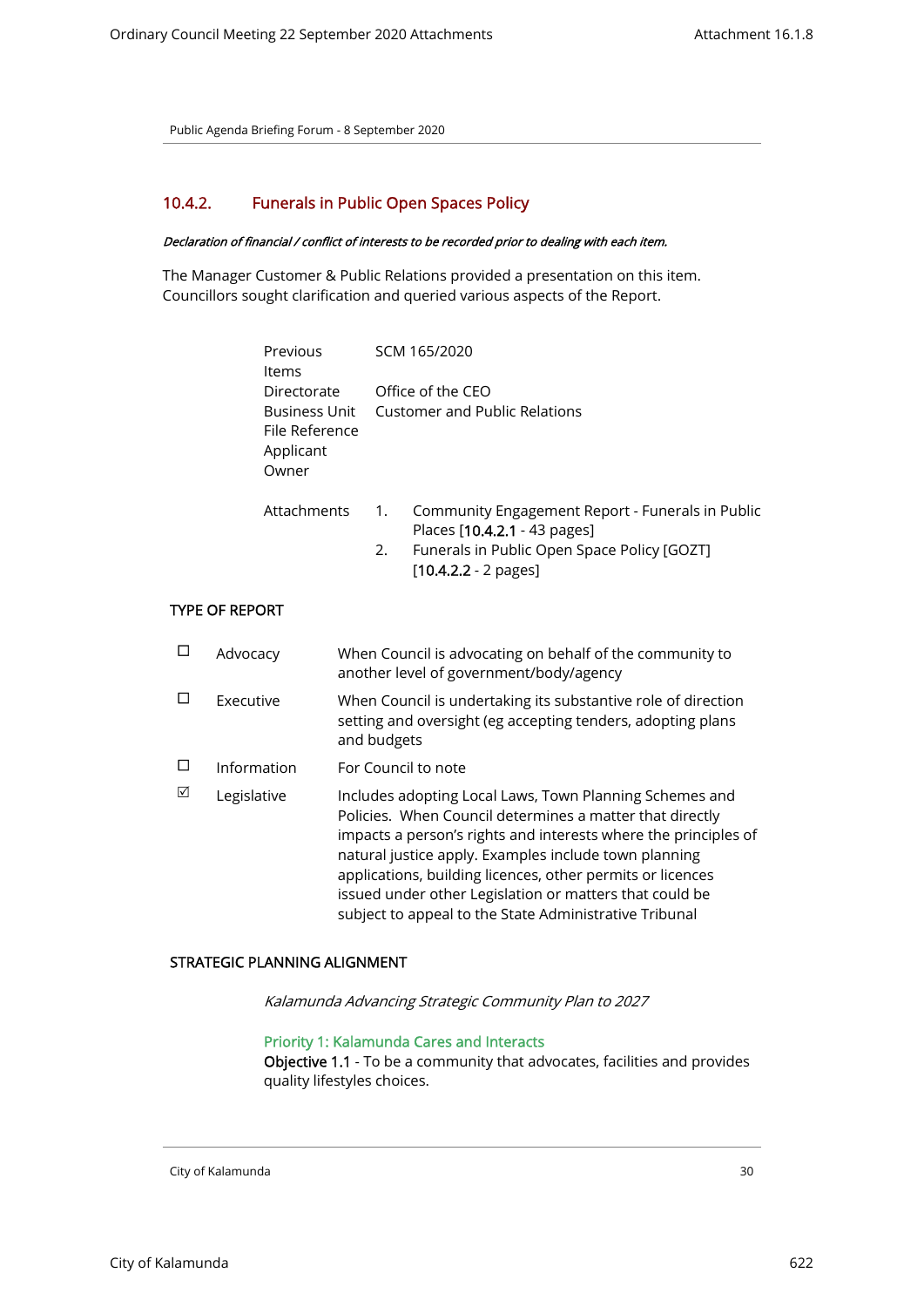**Strategy 1.1.1** - Facilitates the inclusion of the ageing population and people with disability to have access to information, facilities and services.

## Priority 1: Kalamunda Cares and Interacts

Objective 1.2 - To provide a safe and healthy environment for community to enjoy.

Strategy - 1.2.1 Facilitate a safe community environment.

#### Priority 1: Kalamunda Cares and Interacts

Objective 1.3 - To support the active participation of local communities. **Strategy 1.3.1** - Support local communities to connect, grow and shape the future of Kalamunda.

## Priority 4: Kalamunda Leads

Objective 4.1 - To provide leadership through transparent governance. Strategy 4.1.1 - Provide good governance.

#### Priority 4: Kalamunda Leads

Objective 4.2 - To proactively engage and partner for the benefit of community. **Strategy 4.2.1** - Actively engage with the community in innovative ways.

## EXECUTIVE SUMMARY

- 1. The purpose of this report is for Council to consider a proposed Policy to facilitate the conduct of funerals in Public Open Spaces (POS).
- 2. The City of Kalamunda (City) undertook community engagement with respect to funerals in public places in early 2020 which showcased community support.
- 3. It is recommended that the 'Funerals in Public Open Spaces Policy' be adopted for a 12-month trial, with a report bought back to Council at the end of the 12-month period.

#### BACKGROUND

4. A Special Council Meeting was held in July 2019 in regard to a request to hold a Funeral in Stirk Park, Kalamunda. The Council resolution was as follows:

#### That Council:

1. REQUEST the Chief Executive Officer develop a Policy for Council consideration in regard to the holding of Funerals in Public Places and that be put to the public for its consideration.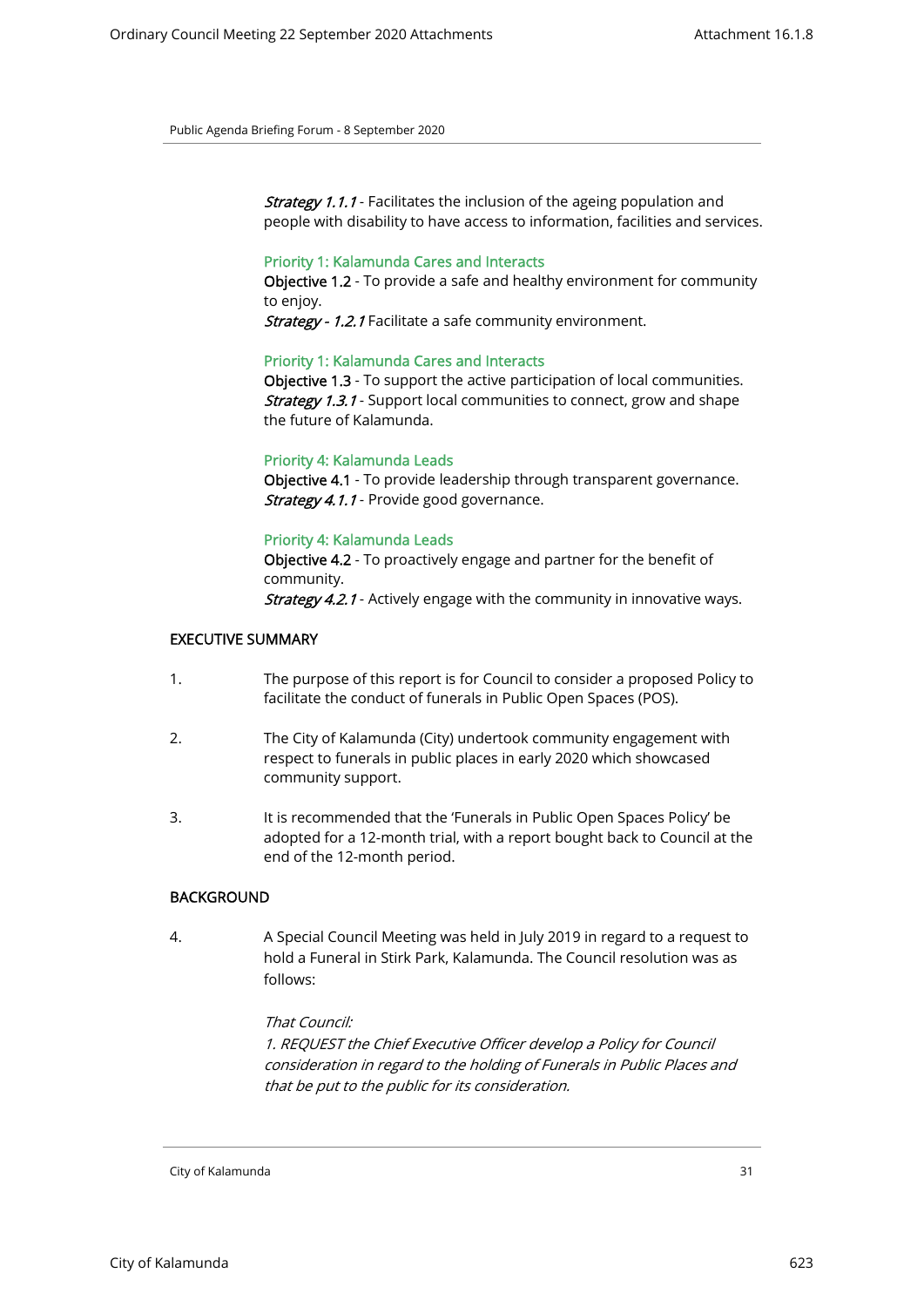2. REQUEST the Chief Executive Officer to undertake community consultation in regard to development of the policy - Funerals in Public Places.

3. APPROVE the request to conduct a funeral service in Stirk Park, Kalamunda on Monday 22 July 2019 at 2.00pm, subject to acceptance of the following event conditions by the applicant:-

a) the completion and return a 'Venue Hire to secure the Stirk Park Sound Shell & surrounding area for private use;

b) completion of a 'Certificate of Testing for Portable Electrical Equipment' by a licensed electrical contractor, if any electrical equipment is to be used;

c) all flexible cords, portable outlet devices and residual current devices require certification of testing and be tagged as such within 6 months of the event;

d) appropriate management of electrical cabling, or such cabling be kept away from the public;

e) the obtaining of permits for event related vehicles pursuant to the City (Shire) of Kalamunda Local Government Property Local Law, which would include strict conditions including appropriate marshalling into and out of the park to ensure the safety of the general public and event patrons; f) event noise, if amplified, is required to be kept to within 85dB(A) as measures 1m from the microphone;

g) Certificates of Structural Integrity is required for any marquee or tent; h) a site plan of the event showing the proposed layout of the event noting all exits, toilets, stages, tents, marquees and the like is required to be submitted to the City by 12.00pm Friday 19 July 2019; i) a parking plan showing the proposed locations of all event patron

parking and how the organisers would manage parking on the day is required to be submitted to the City by 12.00pm Friday 19 July 2019; j) an approved event notification letter is required to be provided to all surrounding residents by 12.00pm Friday 19 July 2019, which is to include details of the nature and times of the event and a contact telephone number that would be manned at all times during the event; and k) installation of notification signage.

5. The City undertook community consultation to understand the level of interest in the specific topic of Funerals in Public Places.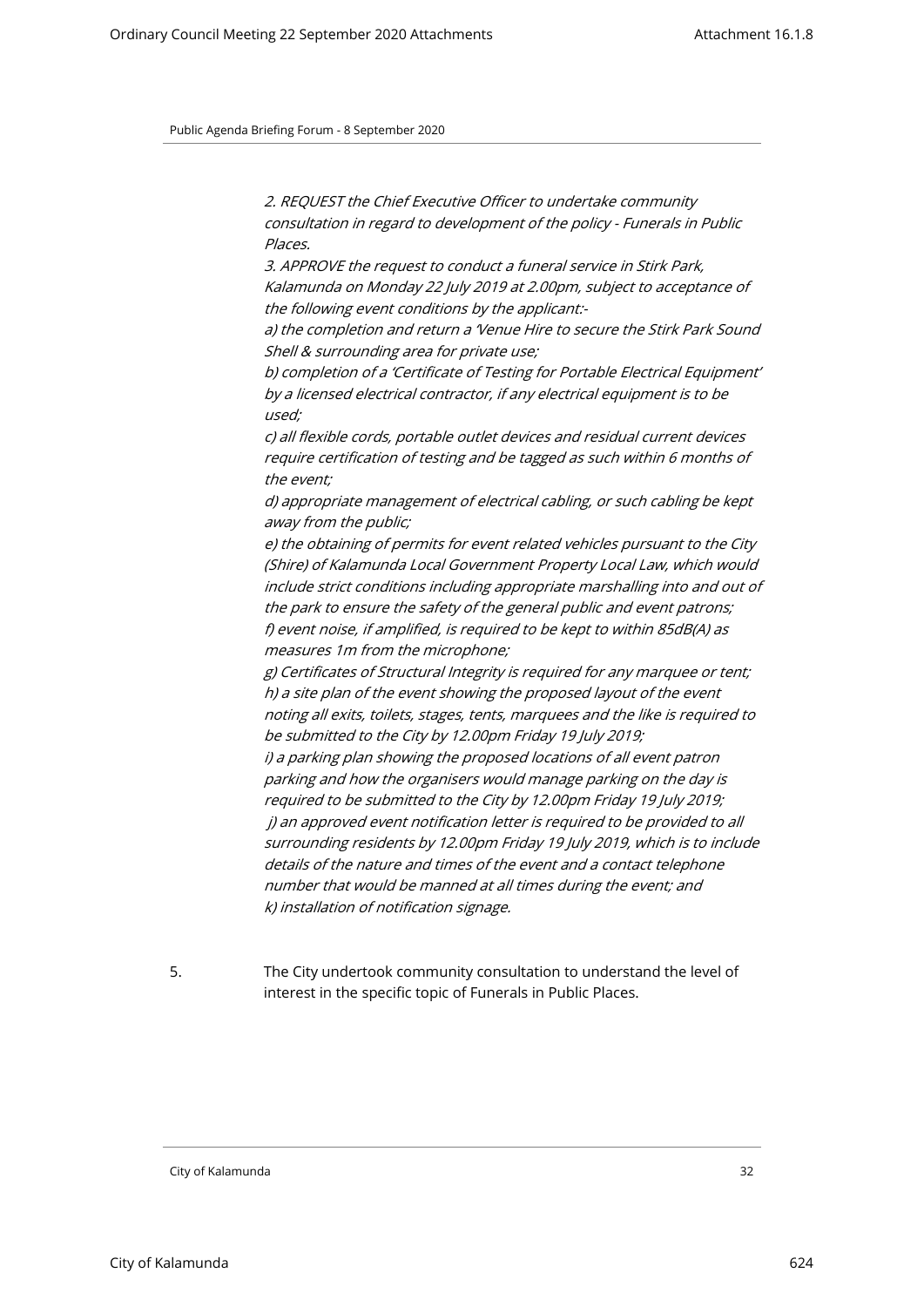# DETAILS AND ANALYSIS

- 6. Consultation ran from 26 January to 10 March 2020 through:
	- a) an integrated marketing campaign
	- b) published on the City's online engagement platform and website
	- c) promoted via the City's social media channels, and
	- d) advertisements in the local newspaper.
- 7. It received particular attention on social media channels with heightened engagement on each post across both Facebook and Instagram.
- 8. The survey received 117 responses, demonstrating that funerals in public places is a topic of interest in the community.

Key findings are as follows:

- 38% strongly agree that holding funerals in public places is something the City should approve
- 41% feel funerals should be able to take place in public places on any day of the week
- 57% do not think it is necessary to deliver an Event Notification Letter for surrounding residents
- 57% agree that any funeral in a public place needs to be carefully located away from main
- thoroughfares and areas of higher public use
- 64% feel there should be a 12-month trial period.
- 9. The majority of respondents feel that the following are 'very important';
	- a) parking for attendees,
	- b) hearse parking and access,
	- c) limitations on event size,
	- d) assurances that no alcohol will be consumed on site,
	- e) shared use of disabled access pathways, shelters & lavatories, and
	- f) noise restrictions.

Whilst the majority feel that restrictions on the visibility of the funeral gathering and proceedings is 'not important'.

- 10. A copy of the consultation report is attached as Appendix 1.
- 11. The policy proposes that the City will consider on its merits any application for a funeral service to be conducted at the following recommended and preferred Parks and Reserves, which are under the control and management of the City: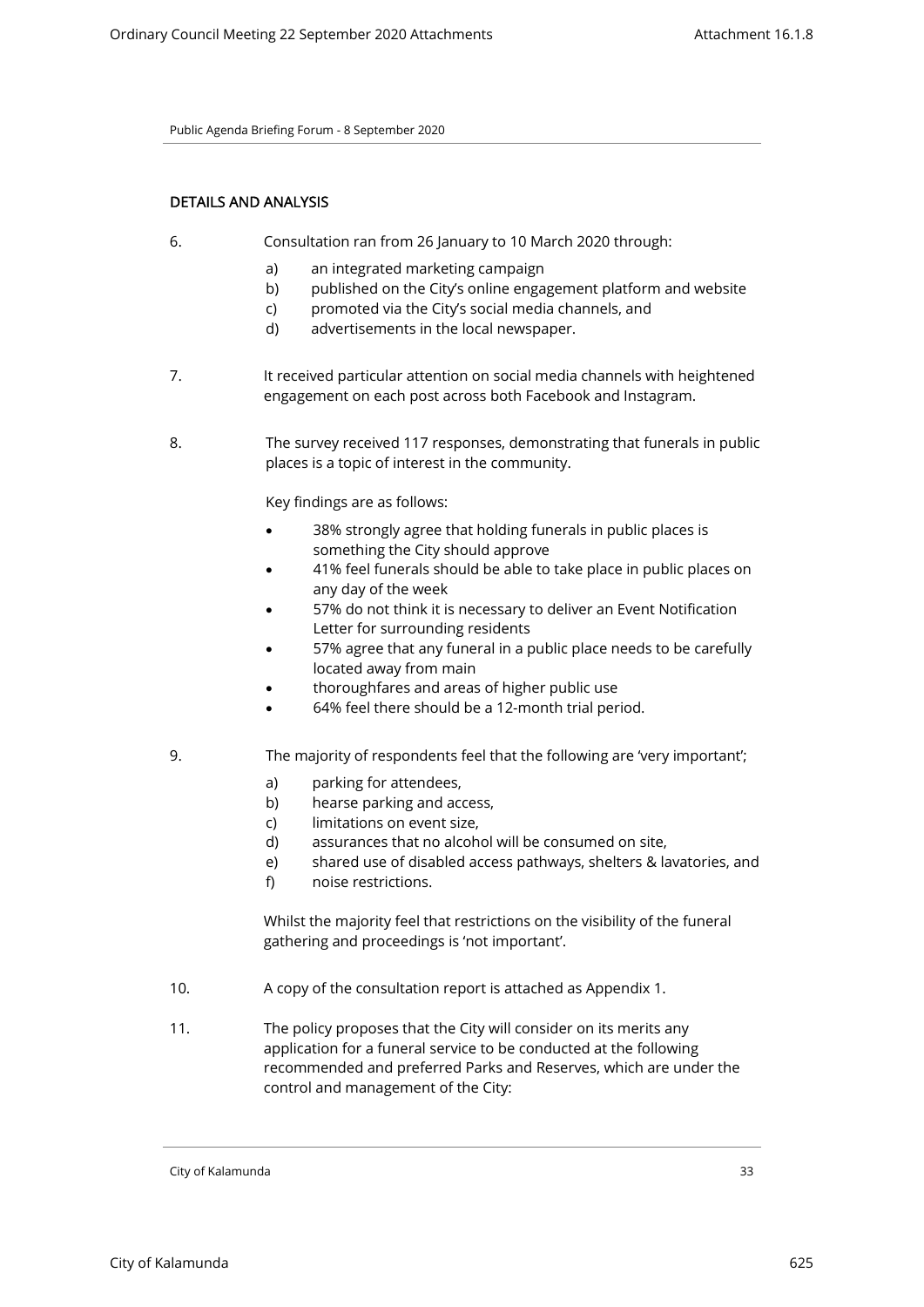- a) Stirk Park (Kalamunda)
- b) Jorgensen Park (Kalamunda)
- c) Hartfield Park (Forrestfield)
- 12. Each application will take into account the following criteria:
	- a) the public use of the Reserve or Public Open Space at the time the service is requested;
	- b) the expected size of the funeral

Applications to hold a funeral service at any of the approved locations as defined above must be lodged at the City's Administration Office at least three working days prior to the time requested for the funeral service.

- 13. The approval for the funeral service at the requested time will be at the sole discretion of the City.
- 14. A copy of the proposed Policy, Service 12 Funerals in Public Open Spaces is attached as Attachment 2.
- 15. The Policy is proposed to be utilised for a 12-month trial period, with a future report to Council on the results of the trial.

# APPLICABLE LAW

16. Local Government Act 1995

# APPLICABLE POLICY

17. There is no current policy in relation to this matter.

## STAKEHOLDER ENGAGEMENT

- 18. Out of the 117 responses:
	- a) 17% were male,
	- b) 82% female,
	- c) 1% undisclosed.
	- d) 26% were between the ages of 36-45,
	- e) followed closely by 25% in the 56-65 age bracket, and
	- f) 22% in the 46-55 bracket.
	- g) 59% were residents.

The top four responses came from the suburbs of Kalamunda, Lesmurdie, High Wycombe, and Forrestfield & Gooseberry Hill tied.

City of Kalamunda 34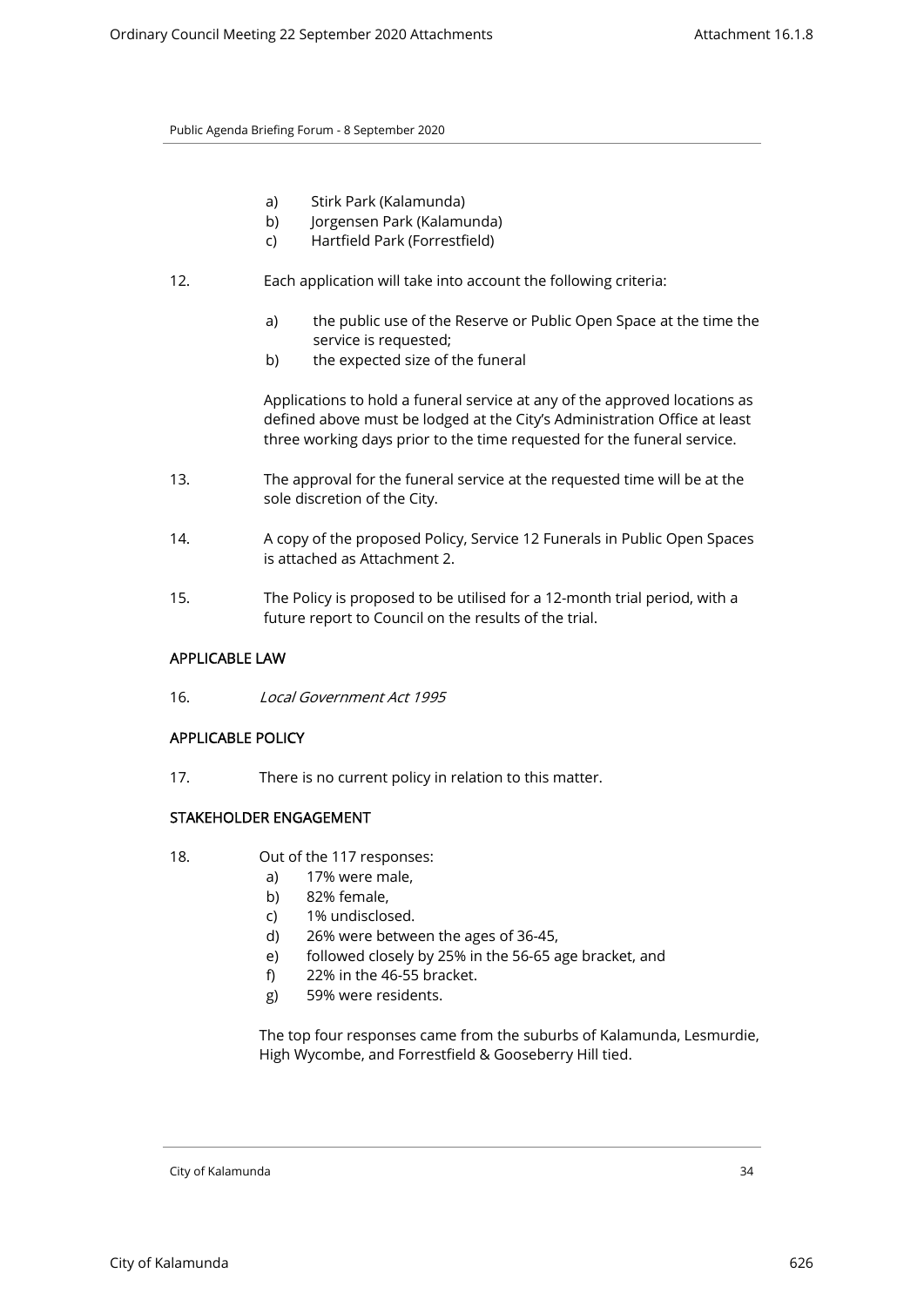# FINANCIAL CONSIDERATIONS

19. There is no financial cost to the City in allowing this type of event to be held.

# **SUSTAINABILITY**

## Social Implications

20. Funerals are an important part of society and are ceremonial.

# Economic Implications

21. Not applicable.

# Environmental Implications

22. All environmental issues to be managed as a part of the application and assessment of each request.

## RISK MANAGEMENT

| 23. | <b>Risk:</b> Community members are concerned about the hosting of funerals<br>in public places |            |        |  |
|-----|------------------------------------------------------------------------------------------------|------------|--------|--|
|     | Consequence                                                                                    | Likelihood | Rating |  |
|     |                                                                                                | Possible   |        |  |
|     | <b>Action/Strategy</b>                                                                         |            |        |  |
|     | Undertake a trial of the Policy for a 12-month period to determine any                         |            |        |  |
|     | issues.                                                                                        |            |        |  |
|     |                                                                                                |            |        |  |

# **CONCLUSION**

- 24. Community consultation has indicated support for the holding of Funerals at Public Places.
- 25. The Policy is proposed for adoption, with a 12-month trial.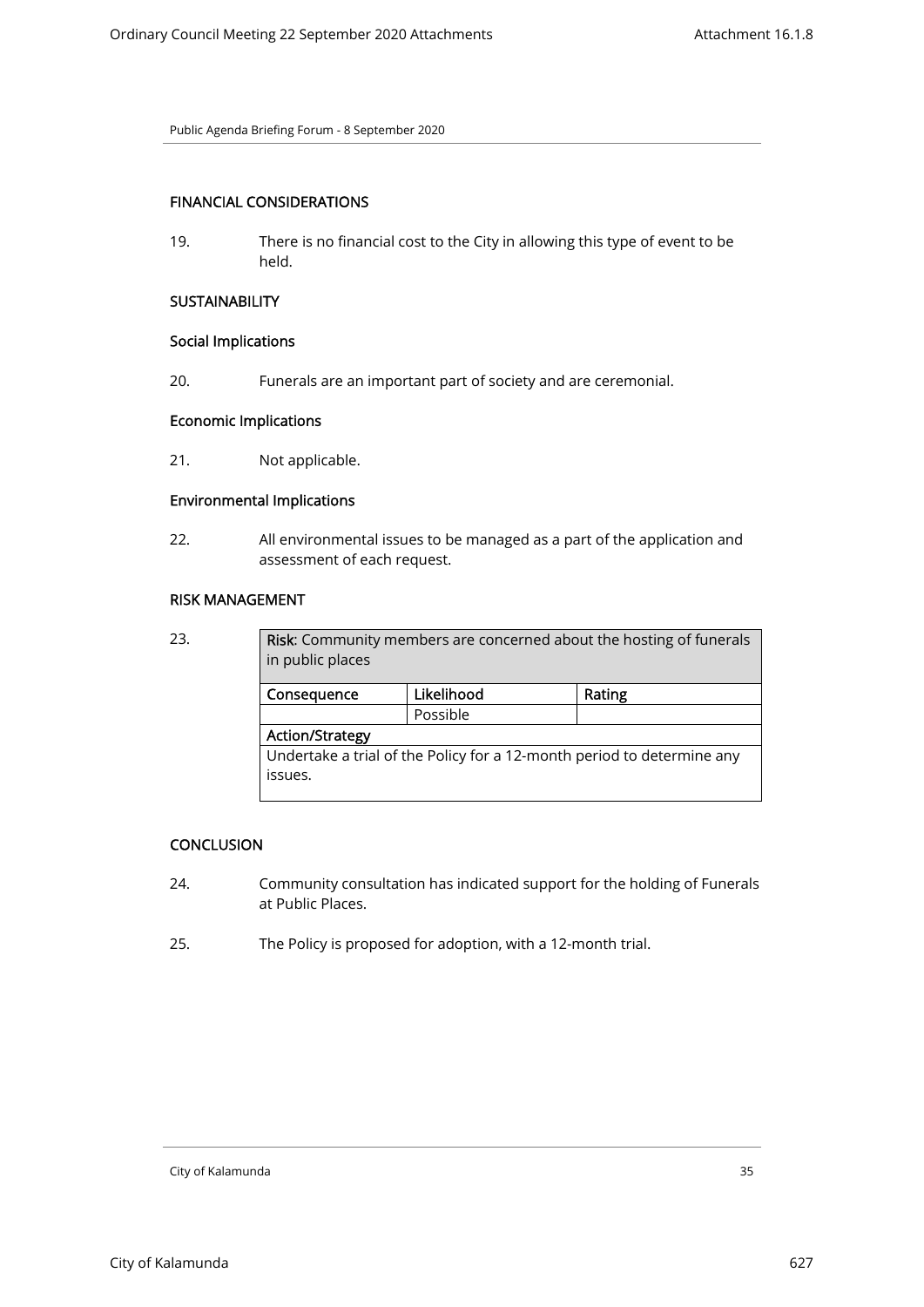# Voting Requirements: Simple Majority

## RECOMMENDATION

That Council:

- 1. NOTE the Community Consultation Report.
- 2. ADOPT Service 12 Funerals in Public Open Spaces Policy.
- 3. NOTE a 12-month Trial will be undertaken in relation to Funerals in Public Open Spaces.